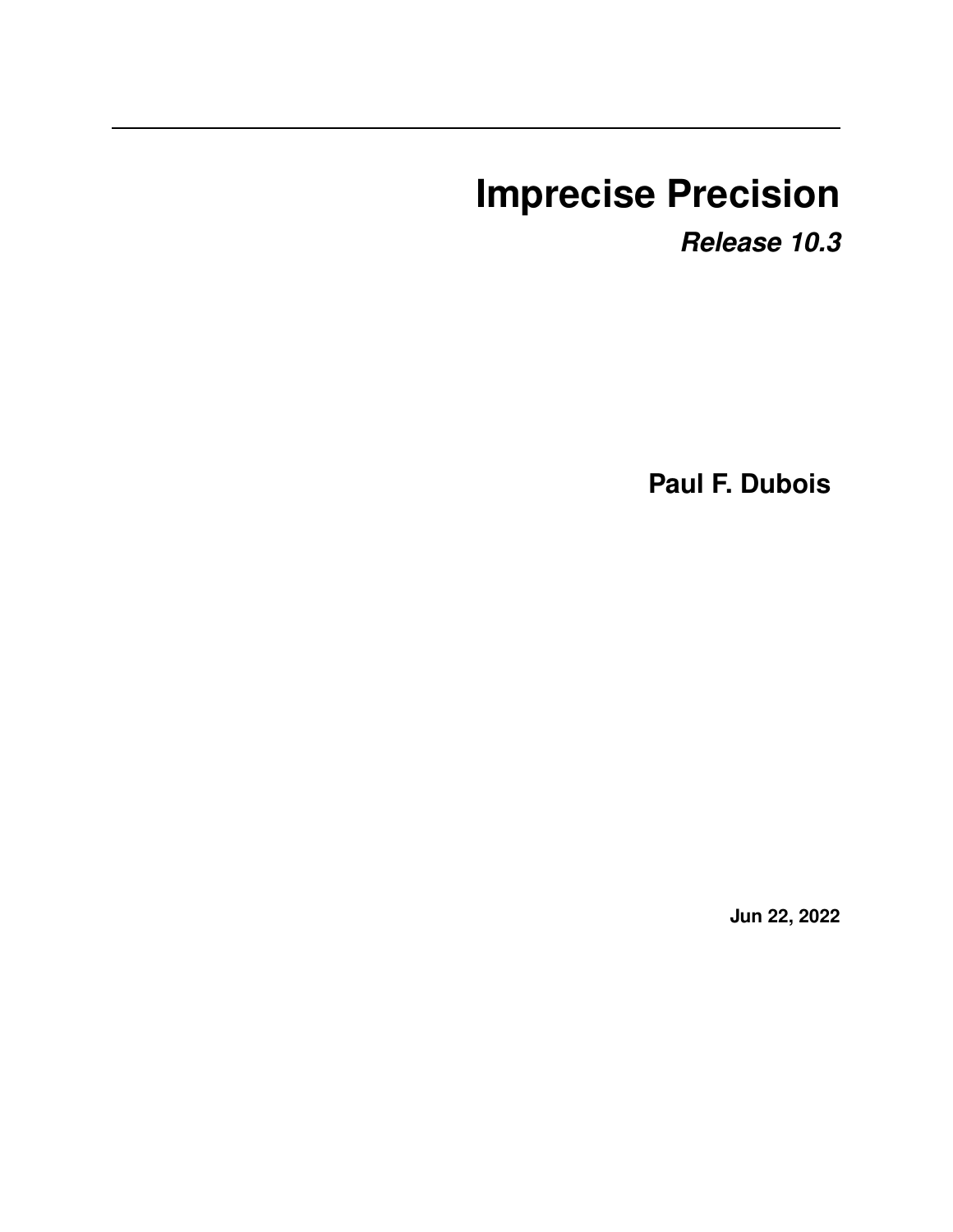# **CONTENTS**

| $\mathbf{1}$            | 1.1                              | <b>Introduction</b><br>$\mathbf{1}$<br>$\mathbf{1}$ |  |  |
|-------------------------|----------------------------------|-----------------------------------------------------|--|--|
| $\overline{2}$          | $\overline{2}$<br><b>Summary</b> |                                                     |  |  |
|                         | 2.1                              | $\overline{2}$                                      |  |  |
|                         | 2.2                              | $\overline{2}$                                      |  |  |
|                         | 2.3                              | $\overline{2}$                                      |  |  |
|                         | 2.4                              | $\overline{3}$                                      |  |  |
|                         | 2.5                              | $\overline{3}$                                      |  |  |
|                         | 2.6                              | 3                                                   |  |  |
| $\mathbf{3}$            |                                  | <b>Suit Openings</b><br>$\overline{\mathbf{4}}$     |  |  |
|                         | 3.1                              | $\overline{4}$                                      |  |  |
|                         | 3.2                              | $\overline{4}$                                      |  |  |
|                         |                                  | $\overline{7}$<br>3.2.1                             |  |  |
|                         | 3.3                              | $\overline{7}$                                      |  |  |
|                         |                                  | $\overline{7}$<br>3.3.1                             |  |  |
|                         |                                  | 8<br>3.3.2                                          |  |  |
|                         | 3.4                              | 8                                                   |  |  |
|                         |                                  | 3.4.1<br>8                                          |  |  |
|                         | 3.5                              | 9                                                   |  |  |
|                         |                                  | 9<br>3.5.1                                          |  |  |
| $\overline{\mathbf{4}}$ |                                  | 10<br><b>Opening One Club</b>                       |  |  |
|                         | 4.1                              | 10                                                  |  |  |
|                         |                                  | 10<br>4.1.1                                         |  |  |
|                         |                                  | 4.1.2<br>11                                         |  |  |
|                         |                                  | 11<br>4.1.3                                         |  |  |
|                         | 4.2                              | 11                                                  |  |  |
|                         | 4.3                              | 12                                                  |  |  |
|                         | 4.4                              | 12                                                  |  |  |
|                         |                                  | 13<br>4.4.1                                         |  |  |
|                         |                                  | 13<br>4.4.2                                         |  |  |
|                         | 4.5                              | 13                                                  |  |  |
|                         | 4.6                              | 13                                                  |  |  |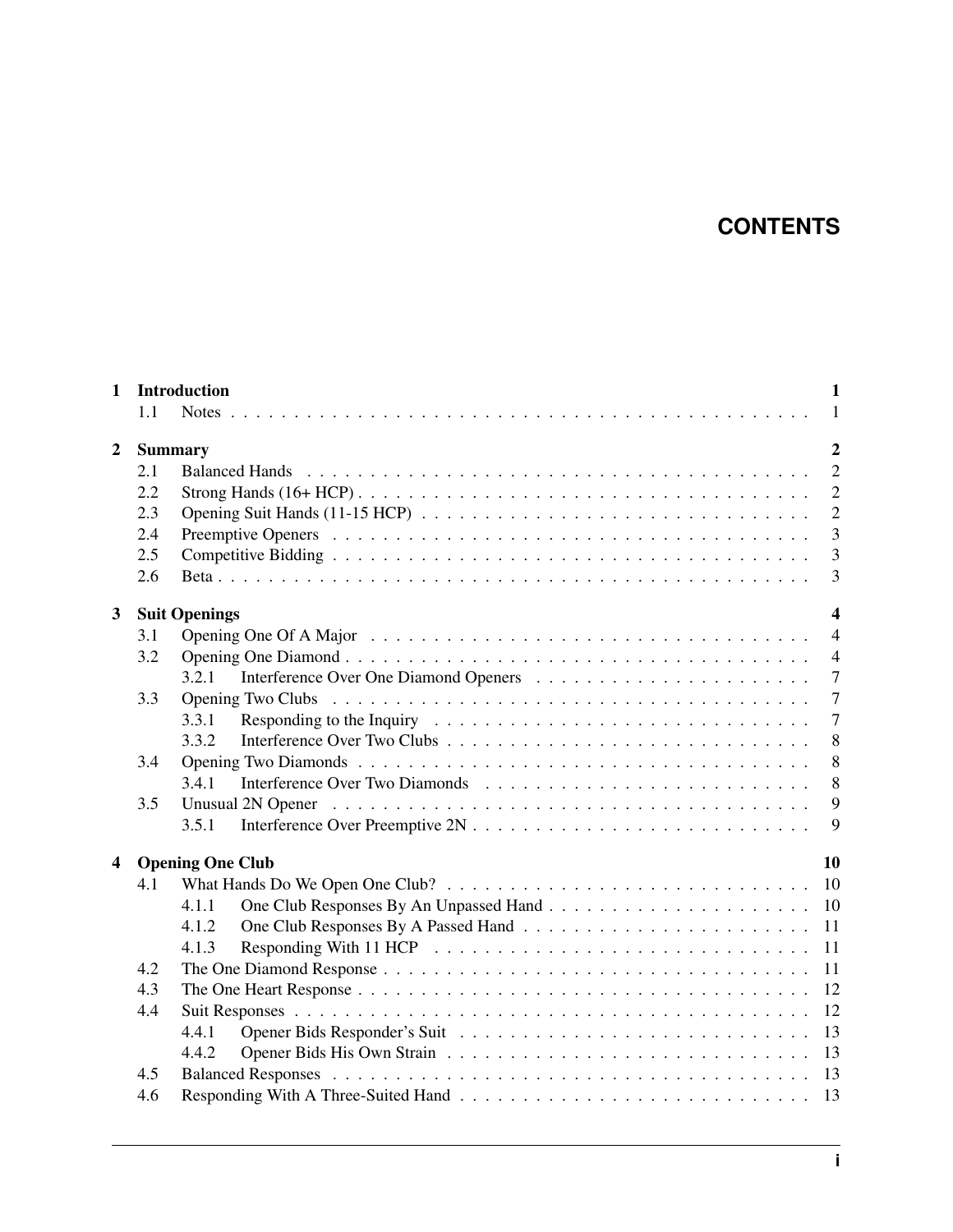| 6.5 | <b>References</b> | 20                                                                         |
|-----|-------------------|----------------------------------------------------------------------------|
|     |                   |                                                                            |
|     |                   |                                                                            |
| 6.4 |                   |                                                                            |
|     |                   |                                                                            |
| 6.2 |                   |                                                                            |
|     | 6.1.2             |                                                                            |
|     | 6.1.1             |                                                                            |
| 6.1 |                   |                                                                            |
|     |                   | 17                                                                         |
| 5.3 |                   |                                                                            |
| 5.2 |                   |                                                                            |
|     | 5.1.5             |                                                                            |
|     | 5.1.4             |                                                                            |
|     | 5.1.3             |                                                                            |
|     | 5.1.2             |                                                                            |
|     | 5.1.1             |                                                                            |
| 5.1 |                   |                                                                            |
|     |                   | 15                                                                         |
|     |                   |                                                                            |
|     |                   |                                                                            |
|     | 4.6.2             |                                                                            |
|     | 4.6.1             |                                                                            |
|     | 6.3               | 4.6.3<br>4.6.4<br><b>Interference Over One Club</b><br><b>Special Bids</b> |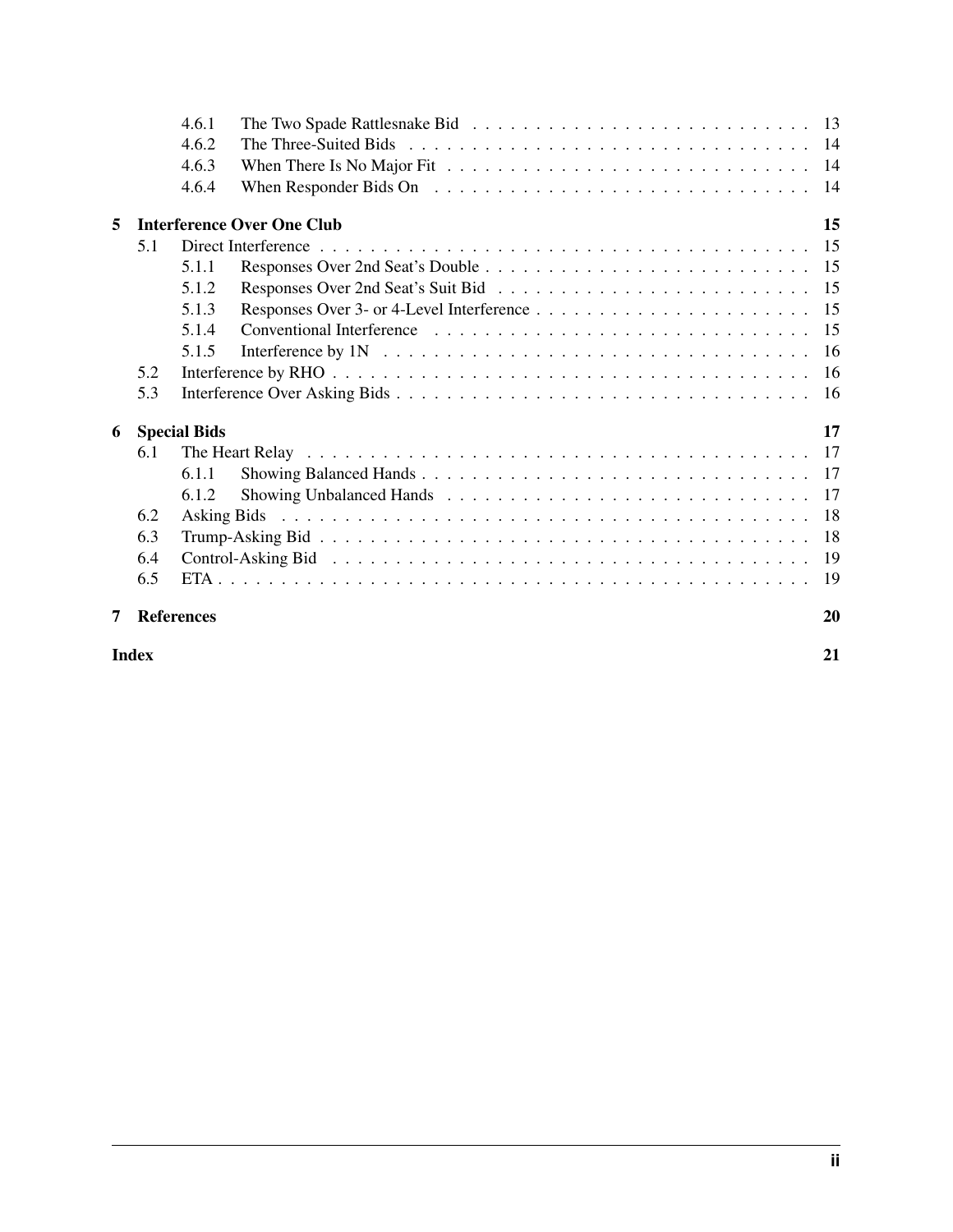### **INTRODUCTION**

<span id="page-3-0"></span>Imprecise Precision is a strong club system, designed for advanced but not expert players. I have synthesized it from studying a variety of other systems listed in the *[References](#page-22-0)* (page 20).

From version 10, Imprecise Precision is more like Meckwell versions of Precision, where the initial responses to 1 $\clubsuit$  are focused on showing strength rather than strain.

### <span id="page-3-1"></span>**1.1 Notes**

Please see *Bidding Notes* for information on how to contribute, resources, acknowledgements, and a glossary. That book also contains a detailed section on notation and hand evaluation. The main things you need to know are:

- An exclamation point after a bid means it needs to be alerted. The alert explanation follows as needed.
- Opponents' passes are usually omitted; their calls are shown in parentheses. Thus  $1\heartsuit$  - $(2♦)$  - 4♡ means we opened 1 Heart, LHO overcalled Two Spades, and partner jumped to 4 Hearts.
- Hand shapes that contain equal signs are in precisely spade = heart = diamond = club order. Parentheses show the shapes can be either way, as in  $(54)=2=2$  meaning exactly two clubs and two diamonds and either 4 spades and 5 hearts or vice-versa. Hand shapes without separators can be in any suit order.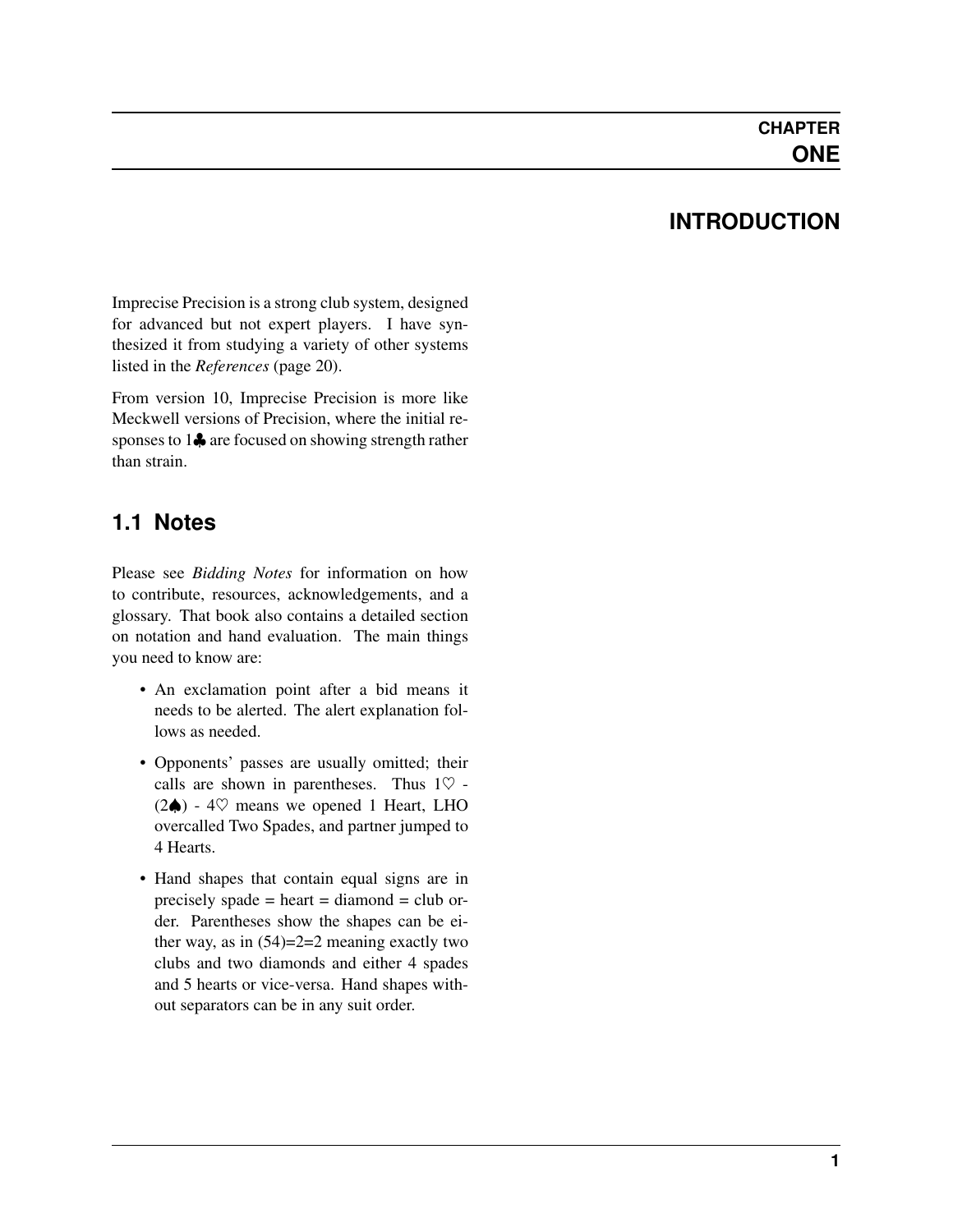### **SUMMARY**

<span id="page-4-4"></span><span id="page-4-0"></span>We define the meaning of the opening bids up to and including 2N. Openings above 2N are whatever you like – typically preempts.

We briefly describe each opening bid here. Then we cover competitive bidding and explain a special bid called Beta. The subsequent chapters fill in the details.

### <span id="page-4-1"></span>**2.1 Balanced Hands**

Our opening 1N range is 14 to 16 HCP. Balanced hands with 11-13 HCP are opened  $1\diamondsuit$ , followed by a notrump rebid. Stronger balanced hands are opened 1♣!. A good 15 HCP hand with an excellent five+ card suit can be opened 1♣! also.

Any 14-16 HCP balanced hand (with shape 4333, 4432, or 5332) is opened 1N. There are also some 5422 hands that can be opened 1N to avoid rebid problems. It is recommended that at least one of the doubletons be Kx or better.

An 11-13 HCP hand with a five-card major is opened one of that major. A 14-16 balanced hand is opened 1N but may contain a five-card major.

Note: Optionally play 1N as 12-15 in first and second seats. In that case, a suit opener is known to have a second four-card suit.

### <span id="page-4-2"></span>**2.2 Strong Hands (16+ HCP)**

We open 1♣! with any other hand with 16+ HCP. We also open 1♣! with a 15 HCP hand containing an excellent six-card suit and a stiff or void.

1♣! has no upper limit and absolutely may not be passed. The responses and further bids after the 1♣ opening are covered in their own chapter, *[Opening](#page-12-0) [One Club](#page-12-0)* (page 10).

### <span id="page-4-3"></span>**2.3 Opening Suit Hands (11-15 HCP)**

•  $1\Diamond$  *[\(as short as two, 11-15 HCP\)](#page-6-3)* (page 4)

This bid is *announced* as possibly as short as two cards. It helps to think of  $1\diamondsuit$  as between a standard 1 $\clubsuit$  and 1 $\diamond$ . This bid is a catch-all that handles all 11-15 HCP hands not otherwise covered by 1 $\heartsuit$ , 1 $\spadesuit$ , 2 $\clubsuit$ , and 2 $\diamondsuit$ .

With values concentrated in the minors, or balanced, 11 HCP hands should often be passed.

• *1*♡ *or 1*♠ *[\(11-15 HCP\)](#page-6-4)* (page 4)

Shows a five card major. Because of the limited range, some responses are not standard.

• *2*♣*[!\(10-15 HCP, 6+](#page-9-3)*♣*)* (page 7)

This bid requires six clubs. It may contain a four- or even five-card major. However, in third seat with five good clubs we sometimes open 2 $\clubsuit$ ! rather than open 1 $\diamond$  and rebid 2 $\clubsuit$ .

• *2*♢*[!\(11-15 HCP, 0-1 diamonds, no 5M, no 6](#page-10-3)*♣*)* (page 8)

The allowed shapes are  $4=3=1=5$ ,  $3=4=1=5$ ,  $4=4=1=4$ ,  $4=4=0=5$ . Another way to describe this is " $4=4=1=5$  missing one card somewhere".

Together the bids from  $1\clubsuit$  to  $2\diamondsuit$  cover all hand types with 11+ HCP, since if you have five clubs, and no five card major, you are either short in diamonds and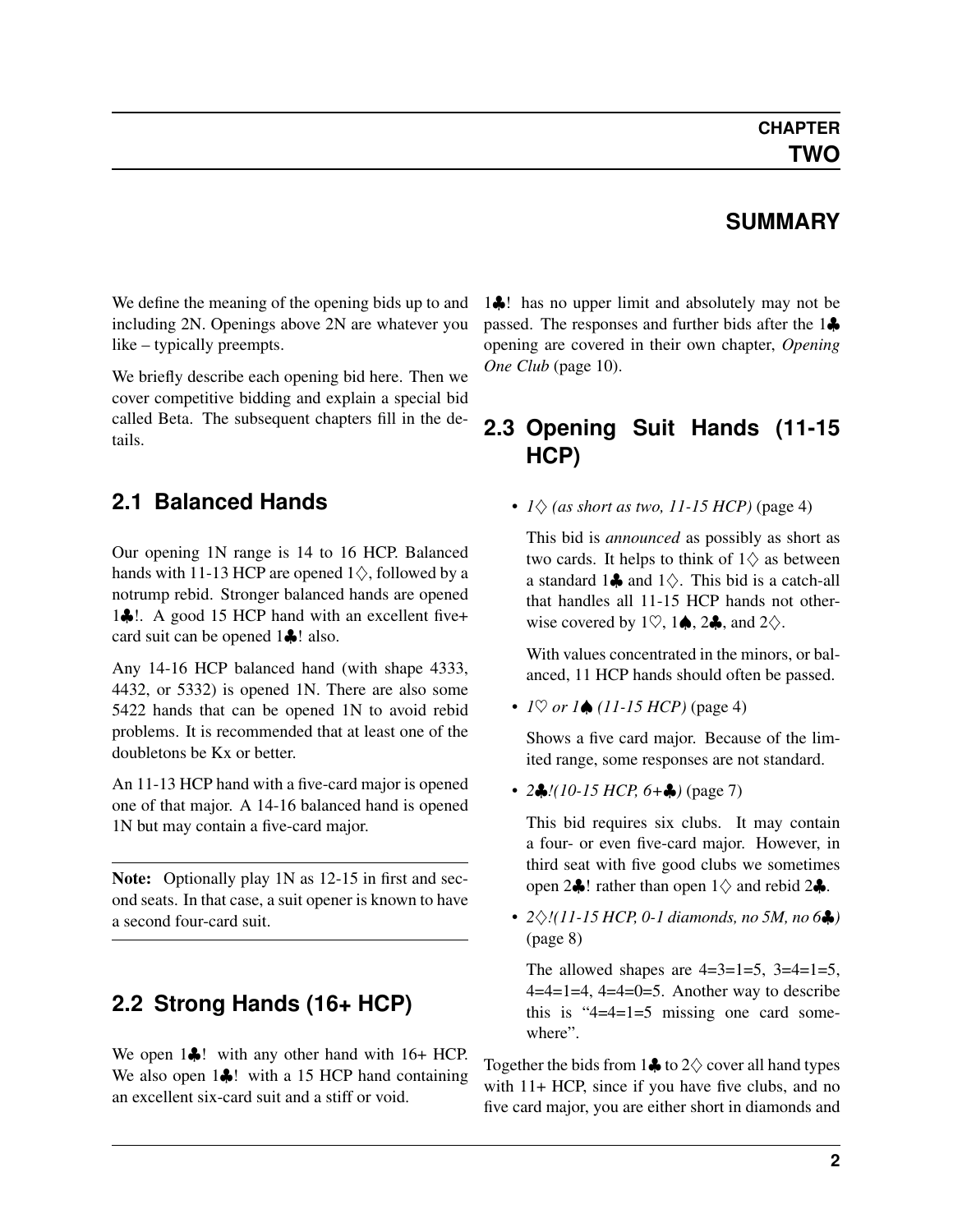<span id="page-5-4"></span>should open  $2\diamondsuit!$ , or you have two or more and can open  $1\diamondsuit$  or 1N; or you have 16+ HCP.

# <span id="page-5-0"></span>**2.4 Preemptive Openers**

• 2♡, 2♠ are standard preemptive openers.

Of course, they are not preemptive in fourth seat but rather show 11-15 with a six card suit.

• *[2N!\(5-5 minors, preemptive\)](#page-11-2)* (page 9)

Shows at least 5-5 in the minors with limited strength: 4-8 HCP if not vulnerable, 8-12 HCP if vulnerable. Responses are to play except for a 3♡! inquiry.

If not using the *[Heart Relay](#page-19-4)* (page 17), the 2N opener reverts to the standard balanced 20-21 HCP bid.

# <span id="page-5-1"></span>**2.5 Competitive Bidding**

Most competitive bidding is identical to standard methods; with Precision you often have better information about the range of partner's hand. You can use whatever versions of things like Michaels, Unusual 2NT, Lebensohl, etc. that you are comfortable with.

Precision-specific strategies are given in the descriptions for interference after *1*[♢](#page-9-4) (page 7), *2*[♣](#page-10-4)*!* (page 8), *2*[♢](#page-10-5)*!* (page 8), and *[2N!](#page-11-3)* (page 9) openers. *[Interference With The One Club Opener](#page-16-3)* (page 14) has a chapter of its own, including *[Interference Over](#page-18-3) [Asking Bids](#page-18-3)* (page 16).

# <span id="page-5-2"></span>**2.6 Beta**

<span id="page-5-3"></span>Some rebids made by the 1♣ opener are designated "Beta", requiring the sum of Aces and Kings held by responder, counting A=2 and K=1.

The responder bids steps to show how many he has. The first step response corresponds to:

- 0 to 2 controls, when responder is known to have 8-11 HCP;
- 0 to 3 controls, when responder is known to have  $12+HCP$ ;

The second step would be one more than the minimum, three steps for two more, etc.

For example, in a Beta(2) response:

- First step is an Ace, or two Kings, or less.
- Second step is an Ace and a King, or three Kings.
- Third step is two Aces, an Ace and two Kings, or four Kings.
- Fourth step shows 5 controls, etc.

Note: In standard bidding, "controls" replies to a strong 2♣ opener are similar, but not the same.

Interference with Beta is covered in *[Interference](#page-18-3) [With Asking Bids](#page-18-3)* (page 16).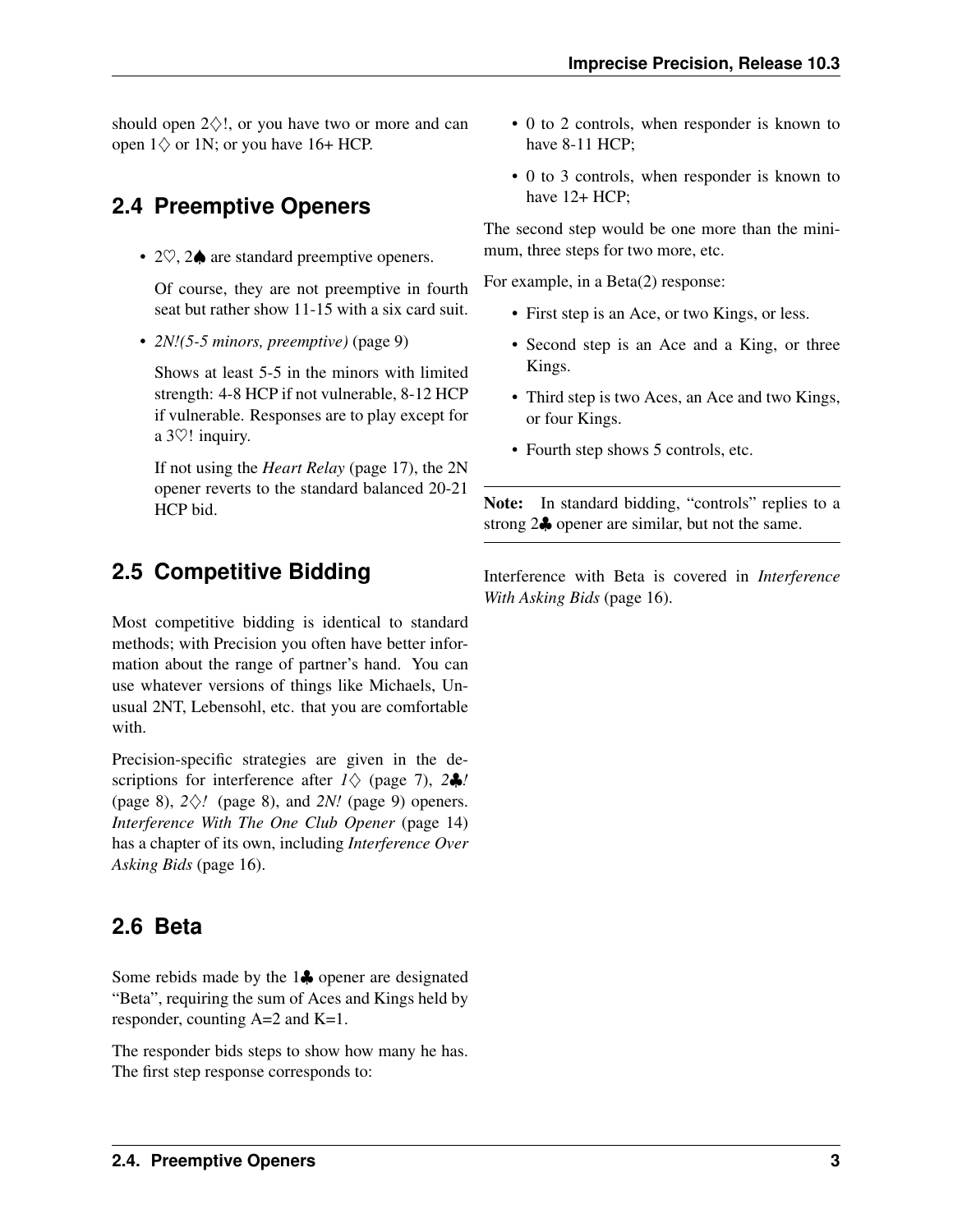### **CHAPTER THREE**

# **SUIT OPENINGS**

<span id="page-6-5"></span><span id="page-6-0"></span>The only strong opening is 1♣!. It has its own chapter.

Intermediate suit openings are 11-15 HCP. They are 1 $\heartsuit$ , 1 $\spadesuit$ , 2 $\clubsuit$ , and 2 $\diamondsuit$ !; 2 $\clubsuit$ ! can be opened with 10 HCP due to the extra length of the club suit.

The two of a major preemptive bids are standard. (Caution,  $2\diamondsuit!$  is artificial).

2N is a preemptive, unusual 2N for the minors, whose strength depends on the vulnerability.

Since the suit openings are limited to 15 HCP, you can, with caution, repurpose any 3-level rebids by the opener to indicate hands at the upper range, 14- 15 HCP.

The sections in this chapter explain the details.

### <span id="page-6-1"></span>**3.1 Opening One Of A Major**

<span id="page-6-4"></span>Opening of one of a major shows 11-15 HCP, instead of the standard 12-21 point range. We open 5332 hands 1N if 14-16, so a hand opened 1M is unbalanced if it has 14-15 HCP.

You can play your usual system with the following exceptions:

• 1M - 4M! (may not be weak)

An immediate 4M raise shows a hand whose strength may vary anywhere from the standard weak hand with five trumps to a relatively balanced 12-13 HCP hand with 3+-card support.

Be sure to alert. For standard bidders this bid shows a weak hand and to make it with a stronger hand risks missing a slam. In Precision, the opener can have no more than 15 HCP, and not 15 HCP with a great suit. Therefore responder can bid game without fear of missing slam with a minimal opening hand. However, be careful not to miss skinny slams by making this bid with more values. Opener will be able to revalue his hand when you show support, and he may have shape.

• 1M - 2N is natural and invitational with 2-card support.

To play it as Jacoby 2N would have to show a much stronger hand than normal to be of interest for slam, because opener is limited to 15 HCP. With a strong hand make up a 2/1 response if necessary, then bid 3M.

- Jump-rebidding at the 3-level shows only 14- 15 HCP, since we did not open 1♣. This usually shows a very good six card suit but is not forcing.
- Jump-shifting on your second bid can be used with a maximum hand and excellent distribution. Again, it is not forcing.

# <span id="page-6-2"></span>**3.2 Opening One Diamond**

<span id="page-6-3"></span>Opening  $1 \diamondsuit$  is the "catch-all" opening if no other opening applies. It can be as few as 2 diamonds, such as a 3=3=2=5 shape, because opening 2♣! requires six clubs.

Some of the time  $1\diamondsuit$  is the prelude to a 1N rebid to show a balanced minimal opener. Otherwise  $1 \diamondsuit$  is probably a diamond opener, or it could be some combination of diamonds and five or less clubs. Think of it as a bid between a standard one club and one diamond.

One diamond openers will constitute about 32% of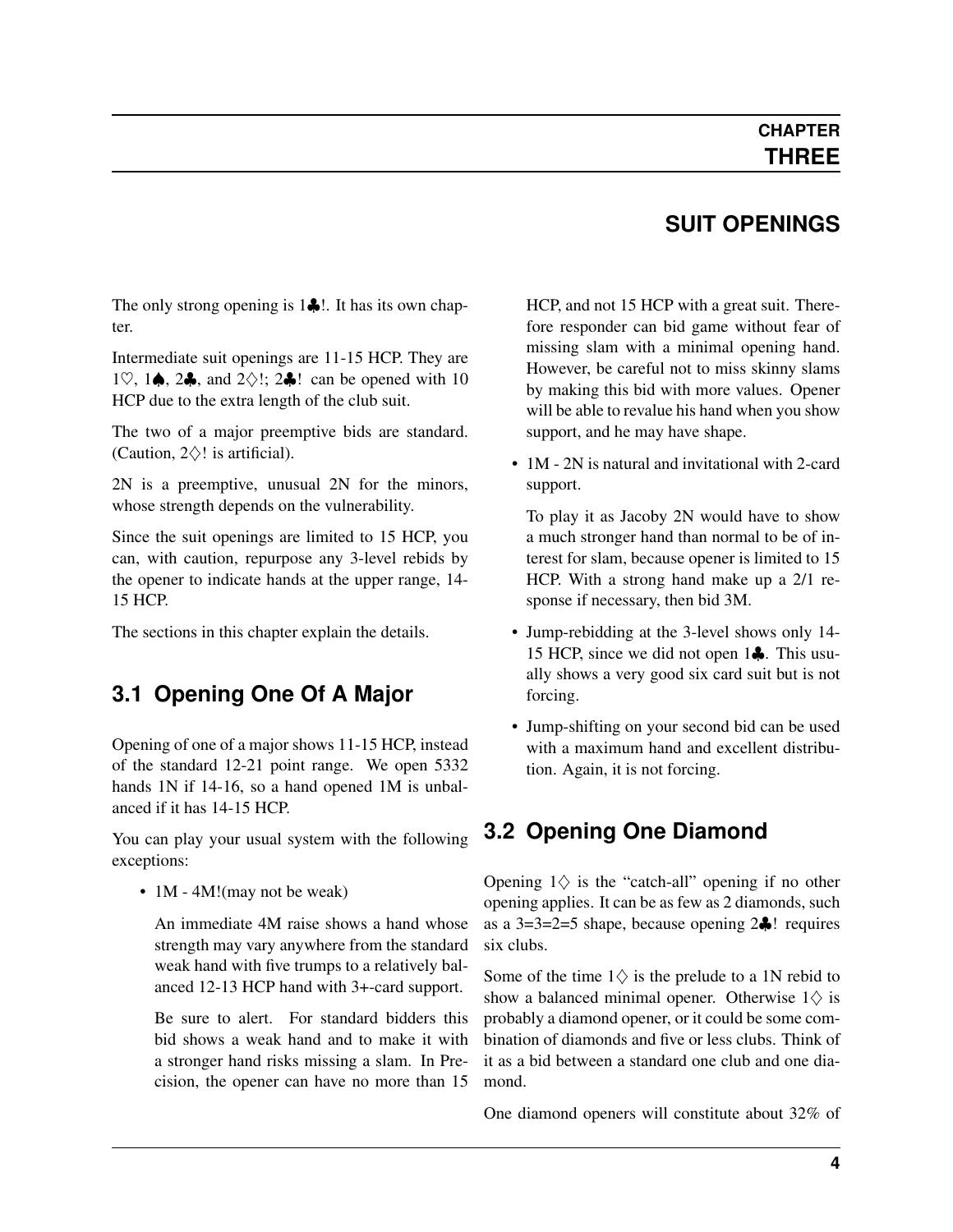our opening bids. Therefore, the system suggested requires some study. When first playing Imprecise Precision, you can get by with standard or inverted minor bidding – but try not to raise either suit immediately with four cards – give opener a chance to admit he really has clubs.

We open  $1\diamondsuit$  if we have 11-15 HCP, two or more diamonds, and do not qualify as a 1N opener.

With 11 HCP or a flat 12 HCP, do not open if you have poor major holdings, especially if vulnerable or with poor intermediates. However, a hand with an AK in one suit and an Ace in another can be opened since it has 3 quick-tricks.

Responder bids a four-card major with 6 HCP. The lowest notrump response is 8 HCP. That means, if you do not have a major, pass with less than 8 HCP. Passing  $1\diamondsuit$  is scary, but as Oliver Clarke remarks,

> Partner should not be afraid to pass with a weak hand whether or not it contains Diamond support. It is rare that opponents will be able to profit significantly if they pass the hand out when having the balance of the points, whether or not they have Diamonds. Normally they will bid or double for takeout.

 $1\diamond$  should be announced, "As short as two." Then:

- Pass shows 0-7 HCP. With four diamonds and a minimal hand, lean toward pass. With 2 diamonds, and 4-5 HCP, you can consider 1M as an interfering tactical response.
- $1\heartsuit$  shows 6+ HCP, forcing one round, with four hearts. Bidding continues almost naturally.

Any rebid other than a raise denies four hearts. Opener's rebid:

- 1♠ shows 4 spades. Forcing one round.
- 1N shows a 11-13 HCP balanced or semi-balanced hand.
- $-2\clubsuit$  shows a shape of (31)45.
- $2\diamond$  shows five or six diamonds.
- $-2\heartsuit$  shows 4 hearts, 11-13 HCP. Can be bid with 3 good hearts and a singleton.
- 2♠ shows five spades and six diamonds.
- 2N! shows a max, six good diamonds, and stoppers in spades and clubs. If responder now bids  $3\diamondsuit$  it must be passed.
- 3♣ shows 5-5 or better in good suits in the minors, 14-15 HCP.
- $-3$  \cdots 8 shows 6 or 7 good diamonds, 14-15 HCP.
- $-$  3 $\heartsuit$  shows 4 hearts, 14-15 HCP and probably an outside singleton.
- $-4\diamondsuit!$  shows six diamonds to the AKQ, four hearts to at least one of the top 3 honors.
- $-4\degree$ ! shows four very good hearts, or five hearts to at least one high honor, and six good diamonds.
- 1 $\spadesuit$  is similar to 1 $\heartsuit$  with the obvious changes. In particular:
	- $-2\heartsuit$  (reverse) shows four hearts, and 14-15 HCP.
	- 2♠ shows four spades but can be bid with 3 spades and a singleton.
	- $-3\heartsuit$  shows five hearts and six diamonds.
	- 3♠ shows 14-15 HCP, four spades and probably an outside singleton.
- 1N shows 8-10, no four card major. Opener may pass or bid as follows:
	- $-2$ , shows at least 4 diamonds and 4 clubs. This allows responder to pass or correct, since he has at least one fourcard minor.
	- $-2$  shows at least five diamonds, nonforcing.
	- $-2\heartsuit$  (reverse) shows five or six diamonds and four hearts, maximum.
	- 2♠ (reverse) shows five or six diamonds and four spades, maximum.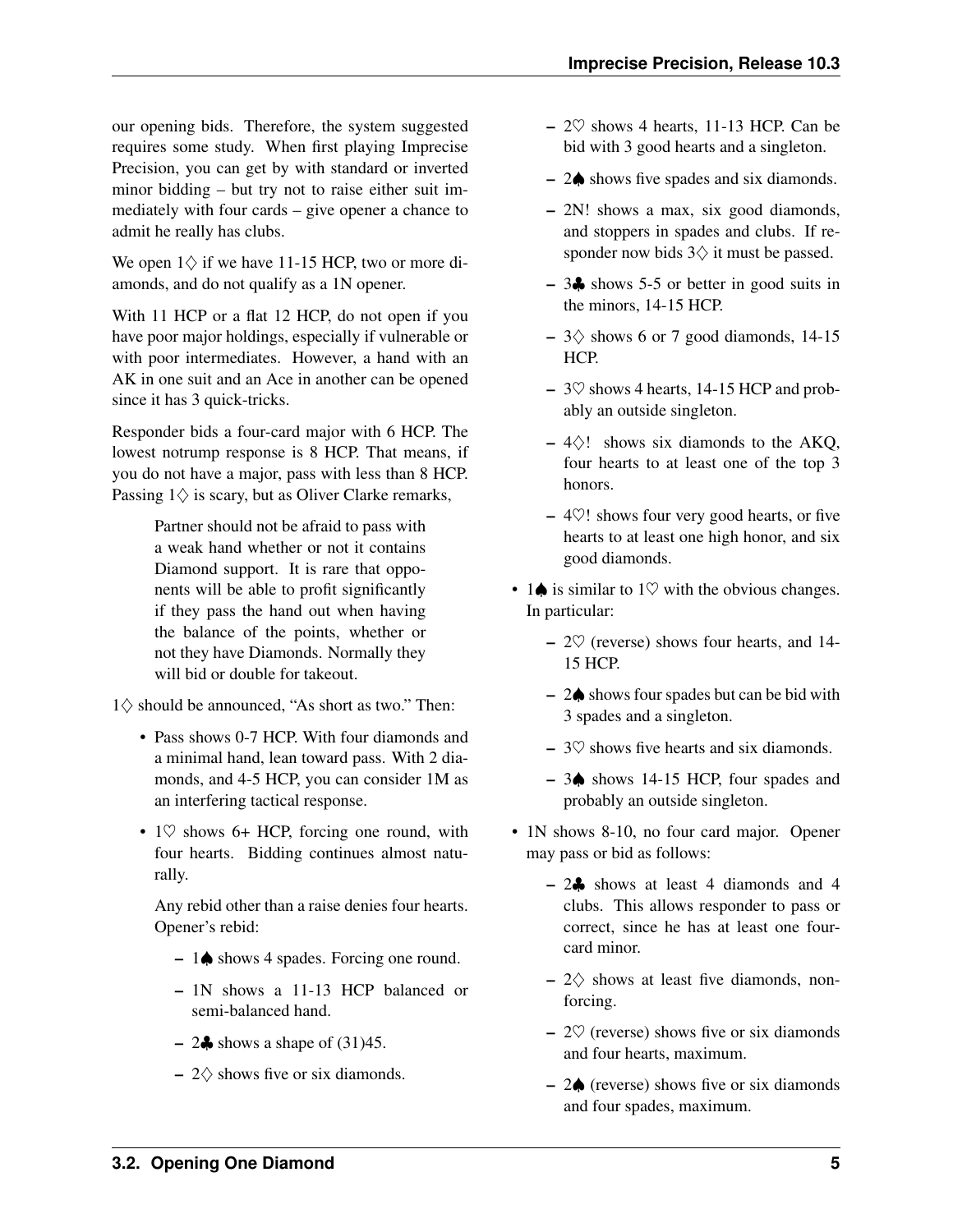- 2N! shows a 15 HCP semi-balanced hand. Responder with 10 HCP should bid game.
- 3♣ shows at least five diamonds and five clubs, both suits are very good, and the bid is highly invitational but not forcing.
- $-3$  $\diamond$  is a very good six- or seven-card diamond suit, non-forcing.
- $-$  3 $\heartsuit$  is five hearts and six diamonds, forcing.
- 3♠ is five spades and six diamonds, forcing.
- 2♣ shows 11+ HCP, five+ clubs, and is *forcing to 2N*. With less than 13 HCP, you should bid a four-card major first. With a game-forcing hand, bid the major next if appropriate.

Opener rebids naturally:

- $-2$  at least five diamonds.
- $2$ ♡ or  $2$   $\spadesuit$  shows a four-card major and 4+ diamonds.
- $-2N!$  shows a hand  $4=5$  in the minors or a semi-balanced 15 HCP. If the latter, the opener does not have both majors stopped.
- 3♣ is a good club raise.
- $-3$  shows an excellent diamond suit;
- 3♡ or 3♠ is a five-card major and six diamonds.
- 3N shows 14-16 points at least semibalanced with stoppers in the major suits.

After  $2\diamondsuit$  or  $2\diamondsuit$  or  $2\spadesuit$ , if responder bids 2N! or 3♣, the auction may end. Any other bid is a game force.

- $2\diamond$ ! shows 11+ HCP, four or more diamonds, and is *forcing to 2N*. It denies a major. Opener bids:
	- $-2\heartsuit$  shows a heart stopper.
	- 2♠ shows a spade stopper and denies a heart stopper.
- 2N! shows a semi-balanced hand up to 15 HCP; if responder bids  $3\diamondsuit$  opener must pass.
- 3♣ is exactly five clubs and only two diamonds. May be passed. If responder bids 3♢, opener must pass.
- $-3\diamondsuit$  is four or more diamonds, a minimum in HCP. May be passed.
- $3\degree$ ! /  $3\spadesuit$ ! are splinters, 4 or more diamonds.
- 3N semi-balanced with 14-15 HCP and stoppers in the major suits.
- 4♣! is a splinter, five or more diamonds.

Whenever either partner bids 2N or  $3\diamondsuit$  the auction may end.  $1\diamondsuit$  - 2 $\diamondsuit$ ! - 3♣ can also be passed. Otherwise we're headed for 3N or  $4\diamondsuit$ . Responder bidding 4♣! in such cases is RKC for diamonds.

- 2 $\heartsuit$ ! is five spades, four hearts, pass or correct. (Reverse Flannery)
- 2 $\triangle$ ! is five spades, four hearts, invitational. (Reverse Flannery)
- 2N is invitational, no four card major.
- 3. ! is game forcing with slam interest. Responder has either a one-suited club hand or a two-suited hand in diamonds and clubs with the clubs longer. (Soloway JS)
- 3♢! is preemptive with six diamonds.
- 3♡, 3♠ are natural preempts.
- 3N shows 14-15 HCP, balanced.
- 4♣! is RKC for diamonds either directly over  $1\diamondsuit$  or when bid by responder after any auction that agrees diamonds.
- $1\diamondsuit!$   $4\diamondsuit!$  is preemptive, seven or eight diamonds
- $1\diamondsuit!$   $4\heartsuit/4\spadesuit$  are to play.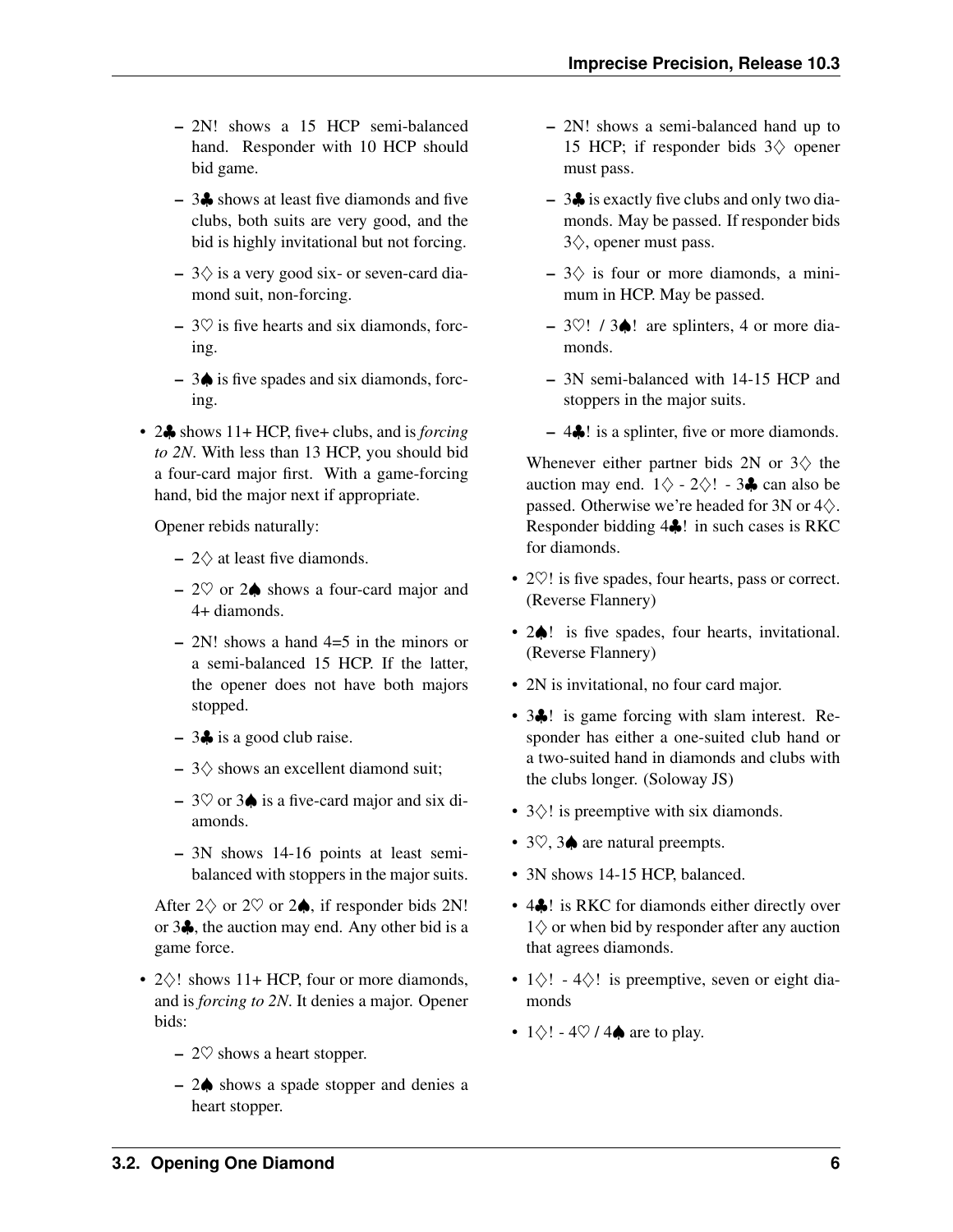#### <span id="page-9-5"></span><span id="page-9-0"></span>**3.2.1 Interference Over One Diamond Openers**

<span id="page-9-4"></span>If  $1\diamondsuit$  is doubled, responder must redouble with any hand containing 10+ HCP. Otherwise,

- Pass if no suitable bid.
- 1M five+ cards or a great four such as AKJT, 5-9 HCP.
- 1N balanced, 7-9 HCP.
- 2. five or six clubs, less than 10 HCP, not forcing.
- 2♢ five or six diamonds, less than 10 HCP, not forcing.
- 2 $\heartsuit$  or 2 $\spadesuit$  preemptive with a good six-card suit, 4-7 HCP.
- 2N! shows 5-5 in the minors, 7-9 HCP

If opponent overcalls a suit,

- Pass no suitable bid
- Double is negative
- All non-jump suit bids except 2♢ are forcing
- 1N is natural, 7-9 HCP, with a stopper
- 2N is game forcing with their suit well stopped, 12+ HCP.
- All jumps in new suits show 5-8 HCP and six or seven cards in the suit bid, non-forcing
- A cue bid of their suit shows either the Ace and a small card, or the K or Q and two small cards, indicating a desire to play 3N from opener's side. (Western Cue).

If responder passes, opener should usually reopen with a double if short in their suit.

# <span id="page-9-1"></span>**3.3 Opening Two Clubs**

<span id="page-9-3"></span>The 2♣! opener is a constructive bid with 10-15 HCP and at least six clubs. A hand with a five-card major and six clubs can be opened 2♣.

In third seat a hand with five good clubs that would open  $1 \diamondsuit$  and rebid  $2 \clubsuit$  can be opened  $2 \clubsuit$ ! as a preemptive bid, especially not vulnerable.

The responses are:

- Pass don't be afraid to pass with a weak hand, the opener has a six-card suit.
- 2♢! is artificial and forcing, asking for a further description of opener's hand. Strong hands will all start this way. Responses below.
- $2\heartsuit$  /  $\spadesuit$  show five card suits and are not forcing, usually 8 to a bad 10 points.

Generally with 2 or more cards in the major, opener should pass, except with fabulous clubs.

With a singleton or void in the bid suit, opener will rebid 3♣. Over 2♡, opener can show a four-card spade suit. However, over 2♠ a bid of  $3\heartsuit$  is a reverse, showing five hearts and at least six clubs. Likewise, a bid of  $3\diamondsuit$  over a 2M response would show five diamonds and at least six clubs.

- 2N is natural, invitational, 10-11 HCP. Opener declines if he bids 3♣. Opener can bid 3M to show a four-card major on the way to game.
- 3. is preemptive based on a club fit.
- $3\diamondsuit$  /  $3\diamondsuit$  /  $3\spadesuit$  show six-card suits and gameforcing values.
- 3N shows 13-15, balanced, stoppers in the unbid suits.
- 4♢! is RKC for clubs, either directly or after any auction beginning 2♣ that agrees clubs.
- 4M is to play.

### <span id="page-9-2"></span>**3.3.1 Responding to the Inquiry**

Opener's responses after the  $2\clubsuit$ ! -  $2\diamond$ ! inquiry are:

- $2\heartsuit = 4$  hearts
- $2\spadesuit = 4$  spades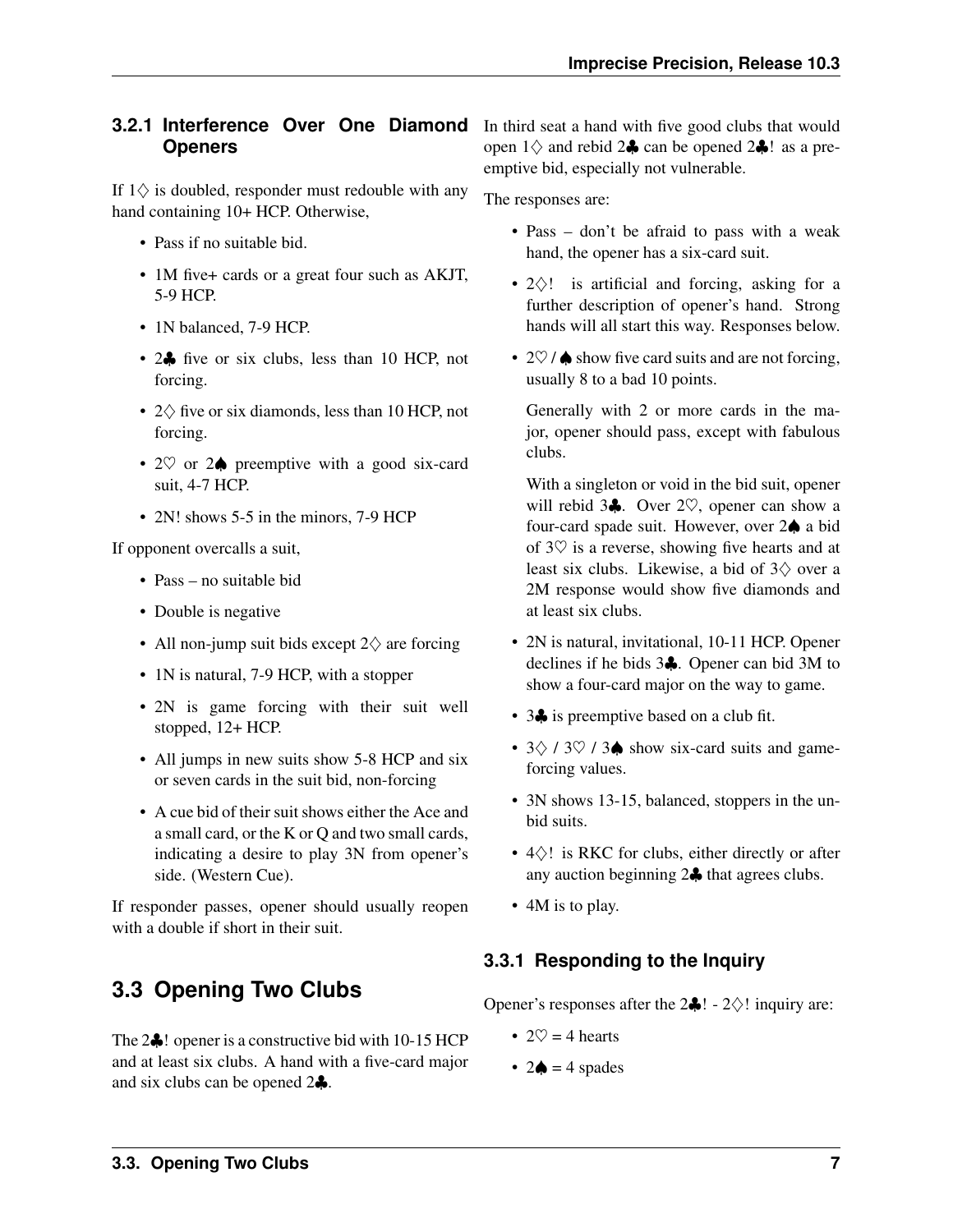- <span id="page-10-6"></span>• 2N denies a four-card major, shows a relatively balanced 11-13 points.
- 3 $\triangleleft$  = default response if nothing else applies
- $3\diamondsuit$  = four or five diamonds.
- $3\heartsuit$  = five+ hearts, six+ clubs.
- $3\spadesuit$  = five+ spades, six+ clubs.
- $3N =$  solid club suit or 14-15 balanced, suitable for notrump.

Subsequently,  $4\diamondsuit!$  by responder is RKC for clubs except after  $2\clubsuit$ ! -  $2\diamondsuit$ ! -  $3\diamondsuit$ , where it is invitational to  $5\diamondsuit$ .

#### <span id="page-10-0"></span>**3.3.2 Interference Over Two Clubs**

- <span id="page-10-4"></span>• If the 2<sup>1</sup> let opener is doubled, the system is on; redouble shows 10+ and is penalty oriented.
- After an overcall, a double is negative; otherwise use Lebensohl. If you don't know Lebensohl just agree that 2N! shows a competitive hand with a long suit, asking opener to bid 3♣!(relay).

### <span id="page-10-1"></span>**3.4 Opening Two Diamonds**

<span id="page-10-3"></span>The Precision  $2\diamondsuit!$  opener shows shortness in diamonds, no five-card major, and 11-15 HCP. Recall that you must have two diamonds to open  $1\diamondsuit$ , so this bid covers a number of hand shapes that are not otherwise covered.

The possible shapes are  $3=4=1=5$ ,  $4=3=1=5$ ,  $4=4=1=4$ , and  $4=4=0=5$ .

Note: It is NOT correct to say the shape is "like" mini-Roman with a diamond shortage" or "4441"

Responses are:

• Pass,  $2\heartsuit$ ,  $2\spadesuit$ , and  $3\clubsuit$  are to play. After  $2\heartsuit$ , if opener has a 4=3=1=5, he must bid  $2\spadesuit$ ; then responder passes or corrects to  $3\clubsuit$  or  $3\heartsuit$ , depending on his holding.

- 2N!(inquiry) bid is forcing and asks for a description of the opener's hand, to which opener mainly replies to show his holdings in hearts or spades. Since opener has at least one four-card major, he shows it.
	- $-$  3♣! shows a shape of 3=4=1=5 (shows 4 hearts, but not 4 spades)
	- $-3$  \circ ! shows a shape of 4=3=1=5 (shows 4 spades but not 4 hearts)
	- $-3\degree$ ! shows a shape of 4=4=1=4 (4 hearts and 4 spades)
	- 3♦! shows a shape of  $4=4=0=5$  (4 hearts, and 4 spades, diamond void)
	- 3N! shows a shape of 4=4=1=4 with the Ace or King of Diamonds and a 15-point hand.

After the reply,  $4\diamondsuit!$  is *[Beta \(2\)](#page-5-3)* (page 3), asking for a count of controls.

• 3♢! is *[Beta \(2\)](#page-5-3)* (page 3).

#### <span id="page-10-2"></span>**3.4.1 Interference Over Two Diamonds**

- <span id="page-10-5"></span>• If there is an overcall of  $2\diamondsuit!$ , 2N! is on. A double is for penalty.
- If 2♢! is doubled (usually showing diamonds)
	- Redouble shows a willingness to penalize it. Responder has diamonds.
	- Pass is waiting:
		- \* Opener will redouble if 4414 or 4405 with a minimum;
		- \* Bid  $2\heartsuit$  if 3=4=1=5; or maximum with hearts and maybe spades.
		- \* Bid 2♠ if 4=3=1=5, or maximum with spades but not hearts.
	- All other bids over the double are as if there was no interference: 2N! asks shape, 2M or 3 $\clubsuit$  to play, 3 $\diamondsuit$  to play, 3 $\diamondsuit$  $Beta(2)$ .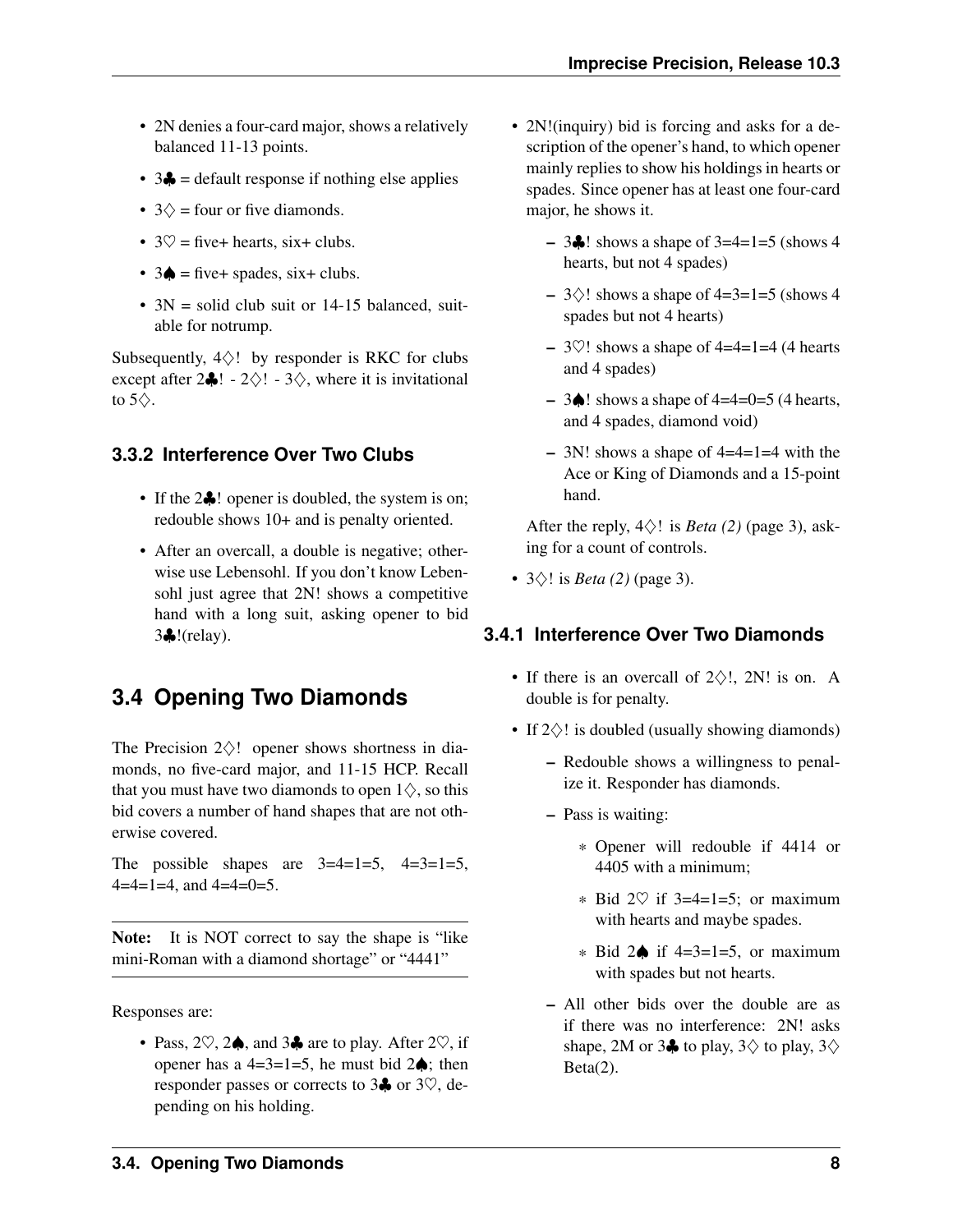# <span id="page-11-4"></span><span id="page-11-0"></span>**3.5 Unusual 2N Opener**

<span id="page-11-2"></span>Open 2N with hands at least 5-5 in the minors with limited strength: 4-8 HCP if not vulnerable, 8-12 HCP if vulnerable. This bid is not used unless playing the heart relay.

Responses are all to play, except 2N! - 3♡!(inquiry), which is Ogust-like:

- 3 $\spadesuit$ ! means a minimum 5-5 hand for the vulnerability.
- 3N! maximum hand for the vulnerability.
- 4. six clubs, five diamonds, minimum.
- 4♢ six diamonds, five clubs, minimum.
- 4 $\heartsuit$ ! six clubs, five diamonds, maximum.
- 4 $\spadesuit$ ! six diamonds, five clubs, maximum.
- 4N! six six in the minors.

### <span id="page-11-1"></span>**3.5.1 Interference Over Preemptive 2N**

<span id="page-11-3"></span>If the opponents interfere with the preemptive 2N opener, treat it the same as if we made an unusual 2N overcall.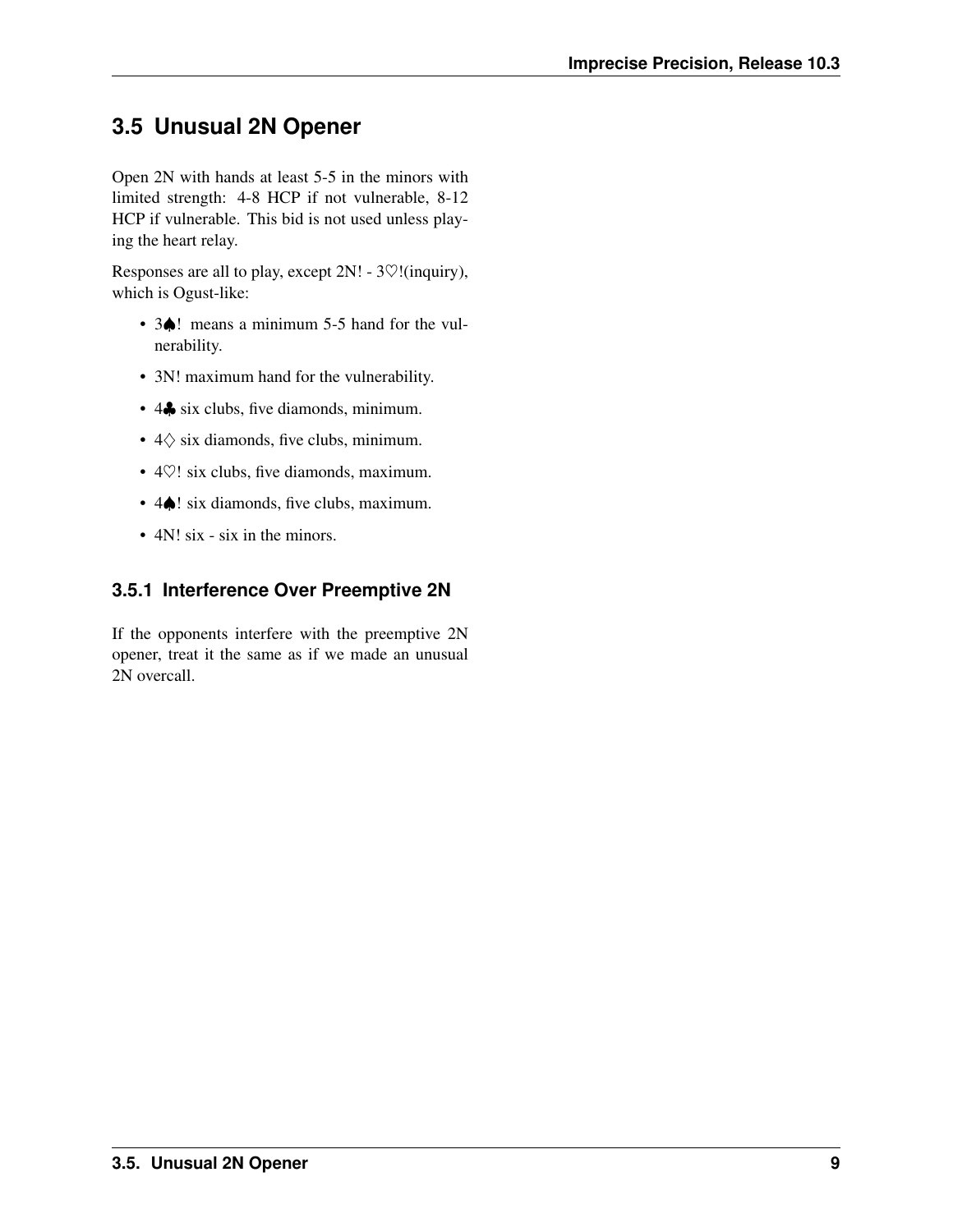# **OPENING ONE CLUB**

# <span id="page-12-2"></span><span id="page-12-0"></span>**4.1 What Hands Do We Open One Club?**

We can open 1♣!(16+ HCP, artificial, forcing) with any 16+ HCP hand. Balanced hands of 16 HCP or less are opened either  $1\diamondsuit$  or 1N, depending on the chosen notrump range.

A flat hand should be downgraded 1 HCP, and a balanced hand with a decent five-card suit should be upgraded 1 HCP. We also use 1♣! to open "good" 15 HCP hands, defined as those with a 6+ card suit playable opposite a singleton, usually containing a singleton or void.

Opening 1♣ is unequivocally forcing. Responder must never pass, even with a club stack and no points.

Dealing with interference is covered later in *[Interfer](#page-16-3)[ence Over One Club](#page-16-3)* (page 14).

#### <span id="page-12-1"></span>**4.1.1 One Club Responses By An Unpassed Hand**

There is one "negative response",  $1\diamondsuit!(0-7, \text{artifi-}$ cial).

All other responses ("positive responses") show 8+ HCP and are game forcing.

A three-suited hand is one that has three four-card suits, with any five-card suit being a minor. A threesuited hand with a very good five-card minor can treated as a that minor suit. A hand with a five-card major should always be treated as a suit.

• 1 $\heartsuit$ ! shows any 8-11 HCP hand that is not three-suited.

It says nothing about hearts or about shape, just HCP. See *[The One Heart Response](#page-14-0)* (page 12).

- 1 $\triangle$ ! shows 12+ HCP, 5+ spades. Raising this to 2♠ is Beta.
- 1N!,  $2\clubsuit$ !,  $2\diamond$ !, show 12+ with 5+ cards in the suit above. Accepting the transfer is *[Beta\(3\)](#page-5-3)* (page 3).
- 2 $\heartsuit$ ! shows 14+ HCP, balanced, no five card suit.
	- 2N shows exactly 16 points and a 4-3- 3-3 or 4-4-3-2 shape. If responder bids 3N next it is to play. This is the only sequence after  $2\heartsuit$  not forcing to 4N.
	- $-2N 3$  is Baron, asking four-card suits up the line. There are no transfers.
	- Suit responses are natural and forcing to 4N.
	- $-4\clubsuit$  is Gerber;
	- 4N is quantitative (a good 17 to 18)
	- 3N is forcing to 4N. Opener has more than a minimum. 4→ next is Gerber. Bidding a major is natural showing four cards.
- 2 $\heartsuit$ ! shows 14+ HCP, balanced, no five card suit.

#### - Suit responses are natural and are forcing to 4N. Opener will not

five-card major.

• 3 $\clubsuit$  is ordinary Stayman forcing to 3N. There are no transfers since responder has no five-card suit. If responder shows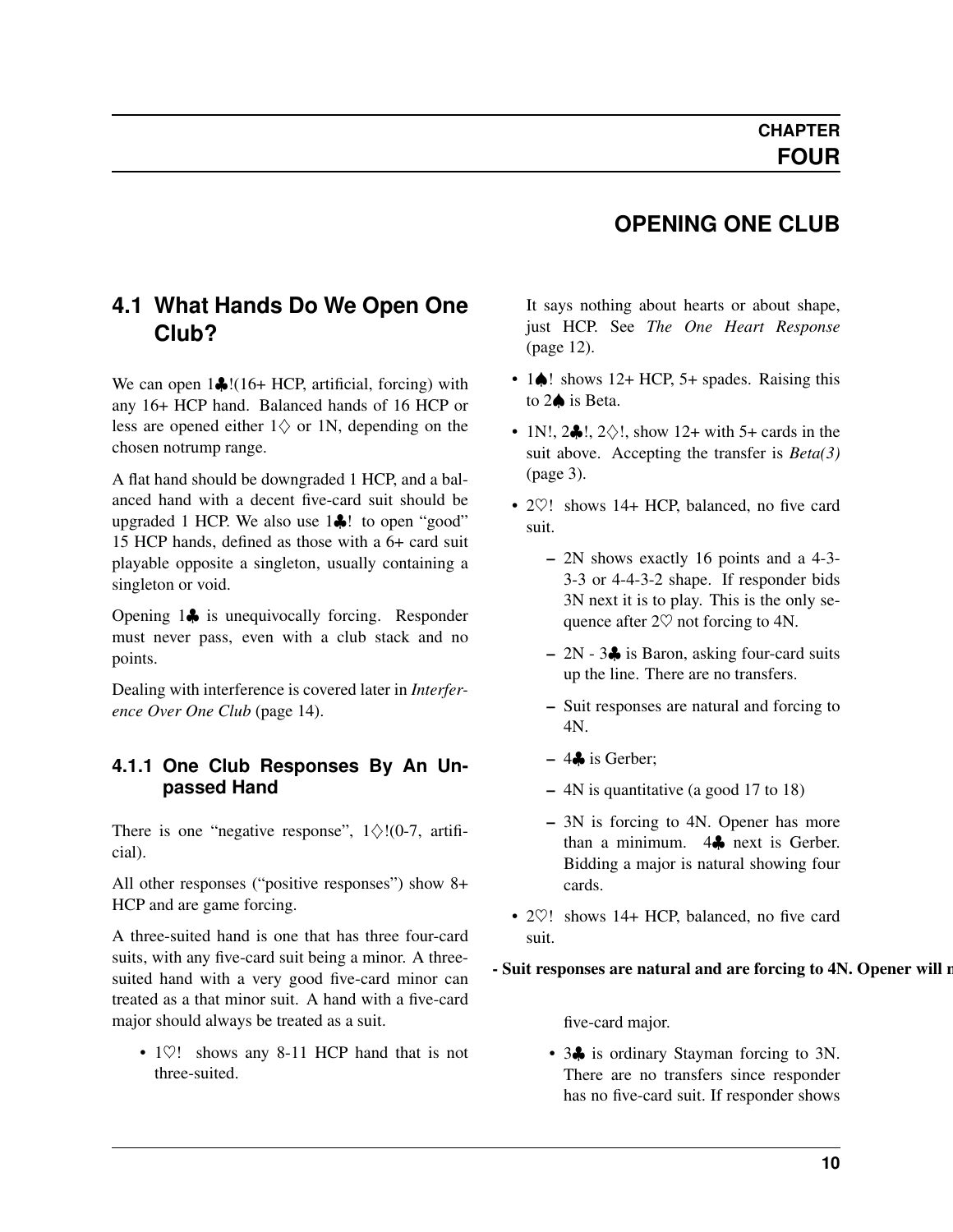power raise and forcing to 4N.

- 3N shows exactly 16 points and a 4-3-3- 3 or 4-4-3-2 shape, no major. This bid may be passed.
- are off and 3♣ is Stayman, but opener can deny a major either with  $3\diamond$  (no major but still forcing) or 3N (no major, can be passed).
- 4. is Gerber.
- 4N is quantitative (a good 17 to 18)
	- 2 $\spadesuit$ ! shows a three-suited hand, 8-11 HCP. Opener bids 2N(relay) and responder shows the shortness using the 3x bids, below. See *[Three-Suited Hands](#page-15-5)* (page 13).
	- 2N! shows 11-13 HCP, balanced, no five-card major; a good five-card minor is ok.
		- 3N by opener is to play.
		- 3♣ next is Baron.
		- Other bids are natural and forcing.
		- $-4$  is Gerber
		- 4N is quantitative (a good 20 to 21)
	- 4N is plain Blackwood.

If a hand is not balanced and does not have a fivecard suit, it is a three-suited hand.

- 1. With a 12+ HCP three-suited hand, we bid it "submarine-style:"
	- 3 $\clubsuit$ !  $\diamond$  shortage
	- 3♢! ♡ shortage
	- 3♡! ♠ shortage
	- 3♠! ♣ shortage

No other response to 1**♣**! is permitted.

The negative response is discussed in the section *[The](#page-13-2) [Negative Response](#page-13-2)* (page 11).

The positive suit bids are discussed in the section *[Positive Responses](#page-14-2)* (page 12).

a major, bidding the other major is a The Three-Suited bids are discussed in the section *[Responding With A Three-Suited Hand](#page-15-5)* (page 13).

> <span id="page-13-0"></span>Interference after a 1♣! opening is discussed in the next chapter, *[Interference Over One Club](#page-16-3)* (page 14).

#### • 2N shows a better NT hand. Transfers **4.1.2 One Club Responses By A Passed Hand**

By a passed hand, responses are similar:

- $1\diamond$ ! is negative (0-7)
- 1 $\heartsuit$ ! shows 8-10 HCP balanced.
- $\cdot$  1 $\spadesuit$  shows 5+ spades, 8-10 HCP.
- 1N!, 2..., and  $2\diamondsuit$  show the suit above, 5+ cards, 8-10 HCP.
- 2♡, 2♠ show 4-6 HCP and a six card suit, HCP concentrated in the suit. Highly invitational.
- 2N shows 11-12 balanced (a hand that we choose not to open  $1\diamondsuit$ ).
- 3x shows 8-10 three-suited hand short in x.

#### <span id="page-13-1"></span>**4.1.3 Responding With 11 HCP**

There are two scenarios where a responder might have 11 HCP:

- A balanced passed hand with 11-12 HCP hand. This is a hand that responder chose not to open.
- For an unpassed hand, if they are unbalanced, the  $2\spadesuit$  (three-suited) reply applies, or  $1\heartsuit$ . If balanced, bid 2N(11-13 HCP).

### <span id="page-13-2"></span>**4.2 The One Diamond Response**

After the weak  $1\diamondsuit(0-7 \text{ HCP})$  response, opener makes fairly natural bids designed to show his strength and shape. The *[Heart Relay](#page-19-4)* (page 17) allows us to show various strong balanced hands.

After  $1\clubsuit$ ! -  $1\diamond$ !(0-7), opener's rebids are: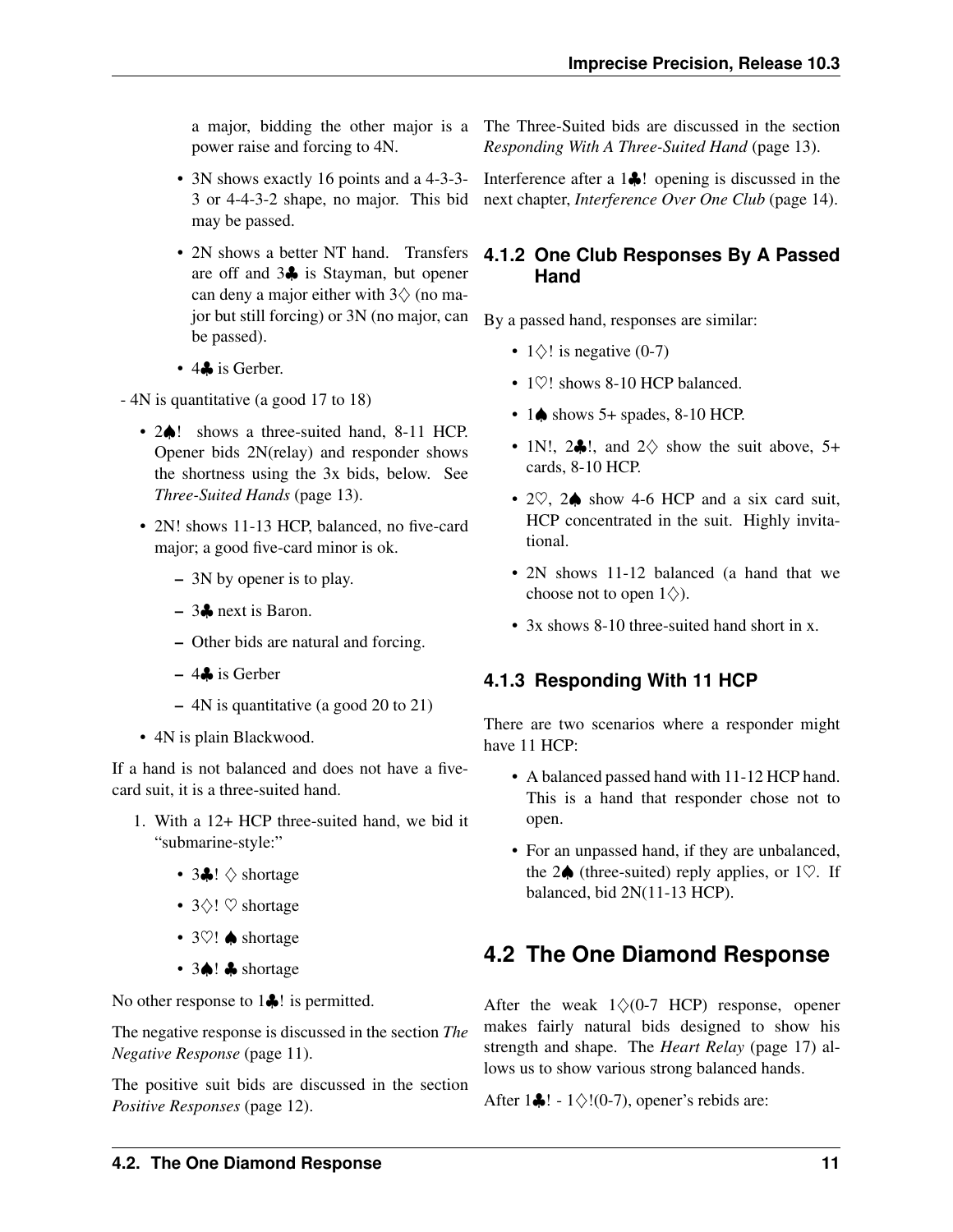<span id="page-14-3"></span>• 1 $\heartsuit$ ! (hearts or 20+ balanced) describes a hand which is usually a heart suit but may also be a 20+ HCP balanced hand; or rarely, is 6-5 in the minors.

See *[Heart Relay](#page-19-4)* (page 17) for the continuations.

- 1 $\spadesuit$ , 2 $\clubsuit$ , and 2 $\diamondsuit$  show five card suits. These bids are non-forcing. If your hand has 8 tricks, do not make these bids.
- 1N!(17-19, balanced)
- 2♡! or 2♠! shows a strong hand with a 5+ card major, like a standard 2♣ opener followed by a 2M rebid.
- 3♣ and 3♢ show very strong, unbalanced hands with a long minor suit.
- 3♡ and 3♠ set trump and show an extremely strong hand (9 tricks). Trumps are long and solid. Partner should cue-bid.
- 3N is to play based on a long solid suit.

Responder's second bid:

- With 0-4, pass, especially if balanced, unless you have an Ace.
- Over  $1\heartsuit$ , the heart relay is on, see below. If not playing that, treat as with 1♠.
- Over 1 $\spadesuit$ , raise with 4-5 support points; jump raise with 6 or 7.
- Over 1N, systems are on; see *[Balanced Hands](#page-19-5)* (page 17) for details.

### <span id="page-14-0"></span>**4.3 The One Heart Response**

1 $\clubsuit$ ! - 1 $\heartsuit$ ! is an artificial bid showing 8-11 HCP, any shape except three-suited. (When a passed hand, it is a balanced hand). Opener bids:

- 1♦/2♦/2 $\Diamond$ /2 $\heartsuit$  are natural showing five-card suits.
- 1N (17-21 or 25+), systems on.
- $2N(22-24)$

• 2 $\spadesuit$  shows opener's 3-suited hand, usually 4441, but sometimes  $(04)(45)$ .

Responder bids 2N!(shortness?), and opener bids the suit below the shortness, 3♠ for a club stiff. Responder sets his desired strain, giving precedence to a major, and opener raises to game, or artificially bids the next step up, starting *[Beta](#page-5-3)* (page 3).

• 3♣/3♢/3♡/3♠ sets trump and is *[Beta](#page-5-3)* (page 3).

It is quite common for opener to hide a five-card minor and bid NT instead.

# <span id="page-14-1"></span>**4.4 Suit Responses**

<span id="page-14-2"></span>The response chosen shows the hand shape, and except for 1♠ are transfers to the next strain:

- 1 $\clubsuit$ ! 1 $\spadesuit$ !(5+ spades)
- $1\clubsuit!$   $1N!(5+ clubs)$
- $1 \oplus 1 2 \oplus 1 (5 + \text{diamond})$
- 1 $\clubsuit$ ! 2 $\diamond$ !(5+ hearts)

These bids show 12+ HCP when made by an unpassed hand, 8-10 HCP by a passed hand.

These bids should be made with any five or more cards in a major suit. For a 5332 hand with a minor, we treat it as a notrump hand unless the suit is excellent, or the hand has 14+ HCP. Clubs in particular should almost always be a six-card suit since the 1N! transfer will wrong-side any notrump contract.

The auction is now game forcing. Then:

- Opener bids responder's suit; or,
- Opener bids his own strain.

An opener with three-card support of a minor will often bid notrump or show a major suit first.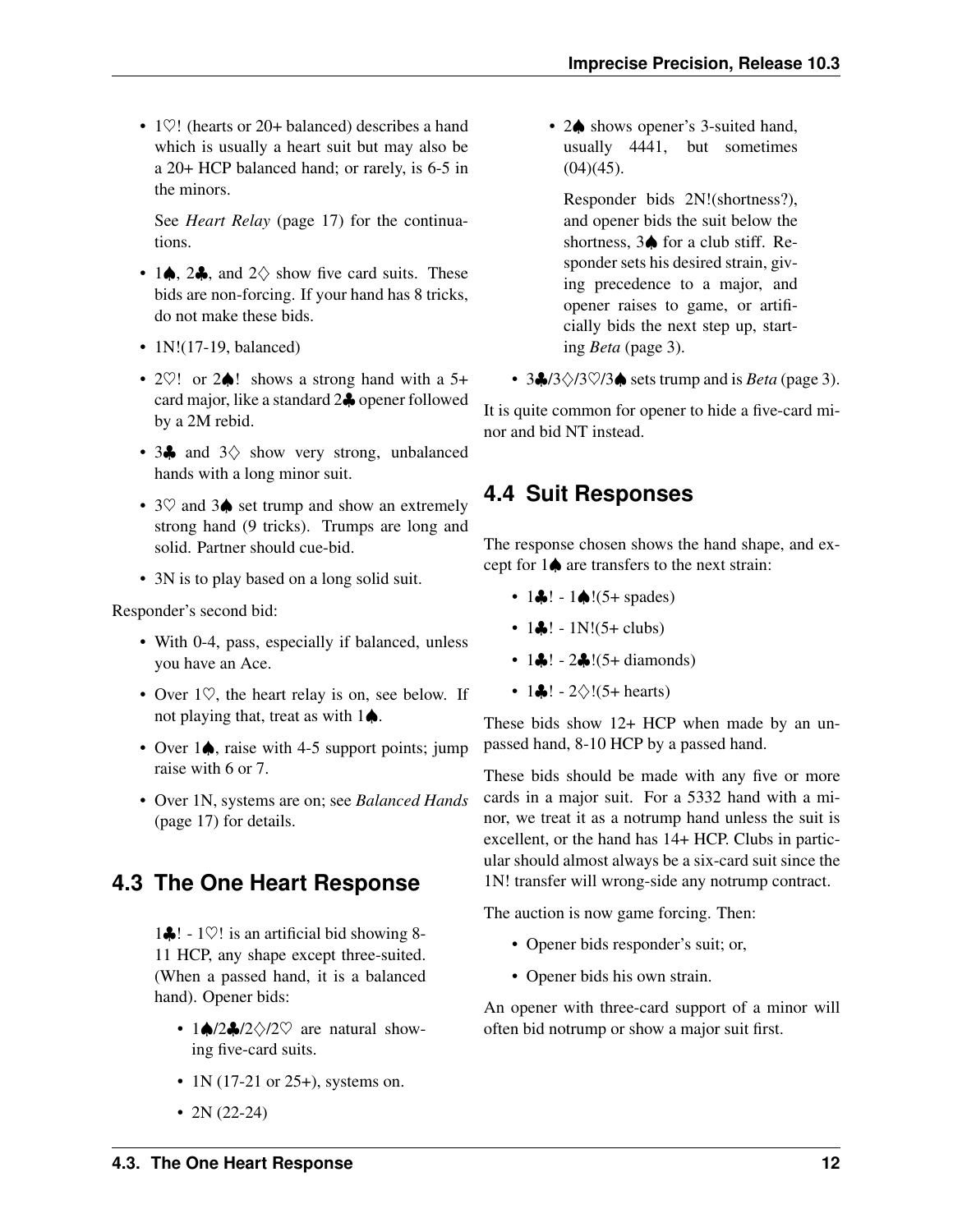#### <span id="page-15-6"></span><span id="page-15-0"></span>**4.4.1 Opener Bids Responder's Suit**

Completing the transfer, or raising  $1$ <sup> $\spadesuit$ </sup> to  $2\spadesuit$ , shows support, and is Beta. Following the Beta response, a bid of trump asks the quality of responder's trump suit, *[TAB](#page-20-2)* (page 18). Any other suit bid is a controlasking bid, *[CAB](#page-21-0)* (page 19), while a notrump bid or a game bid ends the asking sequence.

IMPORTANT: opener does NOT "super-accept" with a strong hand. Following the Beta response with a TAB or CAB or RKC shows slam interest.

Examples:

```
1♣! - 2♢!(hearts, 12+ HCP)
2\heartsuit - 3\clubsuit! (5 controls)
3♡ - TAB in hearts
1♣! - 1N!(clubs, 12+ HCP)
2\clubsuit - 2\heartsuit! (4 controls)
2♠! - CAB for spades
       Pass
1\clubsuit! - 1\spadesuit2\spadesuit - 3\clubsuit (3 controls)
4♠
Opener had extras, so did not bid 4♠.
˓→immediately.
```
#### <span id="page-15-1"></span>**4.4.2 Opener Bids His Own Strain**

If responder suggests a suit but opener does not accept, bidding continues naturally. Responder may raise opener's suit, rebid his six-card or longer suit, bid a second suit of four cards or longer, or bid notrump.

If responder raises opener's suit, treat it as a 2/1 auction at that point. Bids of side suits show controls.

Responder with support for opener's suit may also choose a splinter bid if appropriate.

When opener bids NT, he does not jump, and systems are off. Responder can show a second suit of 4-cards, rebid his six-card suit, or raise NT.

Examples:

```
1\clubsuit! - 2\diamond! (hearts)
2\spadesuit - 3\heartsuit (six hearts, < 3 spades)
1♣! - 2\diamond! (hearts)
2\spadesuit - 3\spadesuit3N!(Beta)
1♣! - 2\diamond! (hearts)
2N - 3 (hearts + 4 spades)
3N - 4N (quantitative)
```
# <span id="page-15-2"></span>**4.5 Balanced Responses**

An unpassed balanced hand 8-11 HCP will respond 1♡, and if nothing else suggests itself after opener's rebid, responder will bid NT to show his shape.

1♣ - 2N shows a balanced hand with 11-13 HCP. The hand does not contain a five-card major, but may contain a poor five-card minor. 3♣ is Baron, asking for four-card suits up-the-line, but may have clubs.

1♣ -  $2\heartsuit$  is the strongest balanced response, showing 14+ HCP and no five-card suit, forcing to 4N. If opener bids NT, Stayman but not transfers are on.

# <span id="page-15-3"></span>**4.6 Responding With A Three-Suited Hand**

<span id="page-15-5"></span>If responder does not have a five-card suit, and is not balanced, then he usually has a 4441 shape. (Holding a mediocre five-card minor such as 4=0=4=5, you might choose to treat it as a three-suited hand rather than the minor suit.)

#### <span id="page-15-4"></span>**4.6.1 The Two Spade Rattlesnake Bid**

With an ordinary three-suited hand, an unpassed hand bids 2♠! over 1♣!. This shows 8-11 points and is game forcing.

Opener bids 2N asking which suit has the singleton. Responder bids the singleton submarine using the 3x bids and the auction proceeds along the lines below.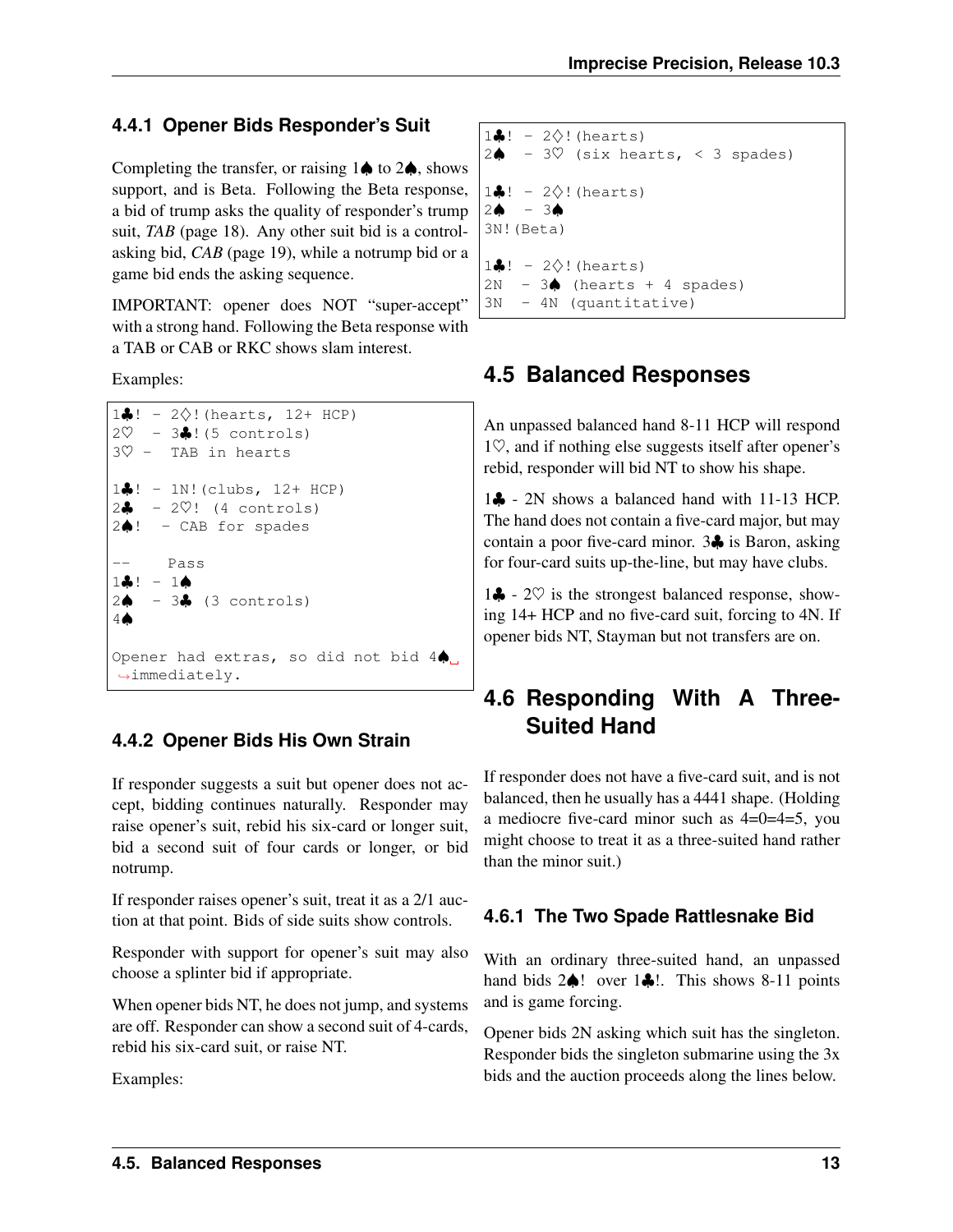<span id="page-16-4"></span>When opener has a  $0=4=4=5$  or  $1=3=4=5$  shape, the auction would go  $1\clubsuit - 1\heartsuit - 2\spadesuit - 2N - 3\heartsuit$  and responder can place the contract. If the clubs are not great, and the hand is minimal, a 2♠ response may be preferable to the 2♣ response.

#### <span id="page-16-0"></span>**4.6.2 The Three-Suited Bids**

When a three-suited has  $12+$  HCP, or 8-11 HCP by a passed hand we "submarine" the shortage:

- 3. diamond shortage;
- 3♢ heart shortage;
- 3 $\heartsuit$  spade shortage; or,
- 3♠ club shortage.

When responder has shown a 12+ HCP hand, they may be interested in slam even when opener has a minimum. Therefore, we want a scheme in which opener places the contract, leaving responder free to bid on. With a 12+ responder, the auction should be treated as forcing to 3N, 4M, or 5m.

Opener's rebid shows his strength:

- If the opener has slam interest, he can set trump by first bidding one of the four-card suits as *[ETA](#page-21-1)* (page 19). After ETA, side-suit bids are CAB, 4N is RKC. Bidding trump is a sign-off.
- If the opener has a minimum 16-19, opener bids the shortage suit. This says, "I'm a minimum, no slam interest from my side." Responder now relays the next step up. Opener then bids his desired contract.

#### With a 12+ HCP hand and extras, responder can then answer opener's desired contract

as *[ETA](#page-21-1)* (page 19), with opener's choice being trump, or make an appropriate quantitative raise in NT.

#### <span id="page-16-1"></span>**4.6.3 When There Is No Major Fit**

If opener does not have a major fit, possible final contracts are in notrump, a minor, a 4-3 fit in a major, or the stiff suit itself at the four-level or higher.

Notrump is only possible with a stopper(s) in the shortage suit.

When the shortage is not clubs, a minimal opener has room to bid the stiff and then choose a strain. However, when the shortage is clubs, there is a problem since bidding 4♣ would skip over 3N, which might be a desired final contract. So:

- With a club stopper opener may bid 3N. Responder without slam interest should pass 3N.
- Without a club stopper, bid 4♣. Responder should bid  $4\diamondsuit$ , which opener can pass if responder is 8-10, raise to  $5\diamondsuit$ , or choose a 4-3 fit in a major.

#### <span id="page-16-2"></span>**4.6.4 When Responder Bids On**

<span id="page-16-3"></span>When responder has  $14+$  HCP or a source of tricks, he can bid on, but opener's choice of suit or notrump is final. Bidding 4N is quant or keycard respectively. Responder can bid the stiff to suggest slam if there are no wasted values in the stiff suit.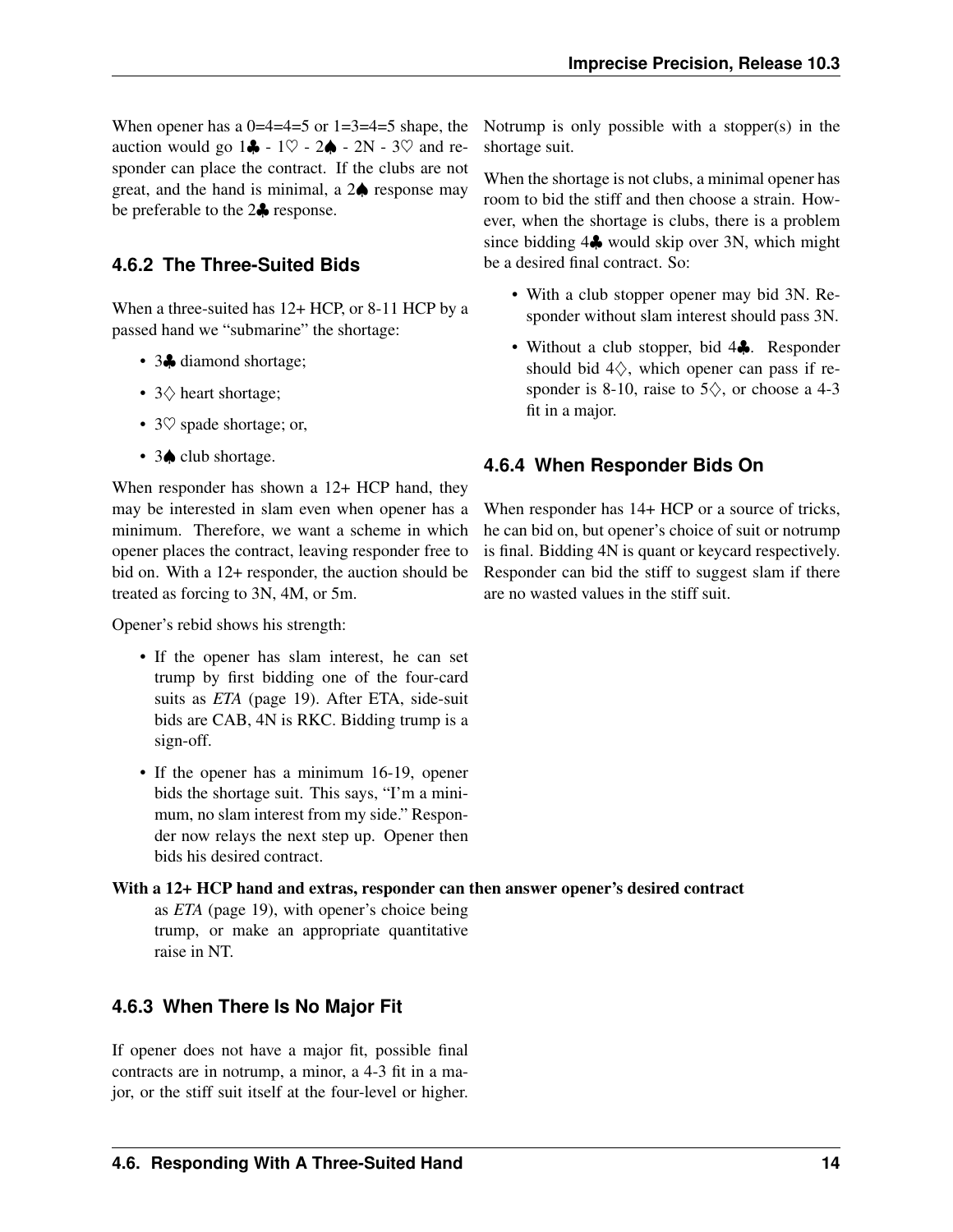### **INTERFERENCE OVER ONE CLUB**

<span id="page-17-6"></span><span id="page-17-0"></span>Opponents are often anxious to bid something to interfere with your 1 $\clubsuit$ ! opening, or after 1 $\clubsuit$ ! - 1 $\diamond$ !. We in turn are anxious to take advantage of it.

Our guiding principle is to ignore their interference when we can, and to cue-bid their suit or double when we can't respond normally.

### <span id="page-17-1"></span>**5.1 Direct Interference**

#### <span id="page-17-2"></span>**5.1.1 Responses Over 2nd Seat's Double**

If they double after  $1\clubsuit$ !, we split the negative bid into two ranges.

- Pass with 0-5 HCP. Assuming RHO bids, opener behaves as if they opened. Double is takeout, a cue bid is Michaels. A jump to 2N is Unusual.
- Redouble with 6-8 HCP or with a positive hand with no good bid. Doubles of their suit bid is takeout. Responder promises to bid once more.
- Suit bids are positive, game forcing, and show a five-card suit. Bidding proceeds naturally.
- 1N is a positive response with 8+ HCP and a stopper. It is game forcing. Reverse Stayman is on but not transfers (because if responder had a five-card suit he would bid it).

#### <span id="page-17-3"></span>**5.1.2 Responses Over 2nd Seat's Suit Bid**

If 2nd seat bids a suit at the one- or two-level, we follow the same general idea. Double can be 6-8 HCP

or it could be a positive, balanced hand with no stopper. Responder promises one more bid.

Again, a new suit is a five-card suit with 8 or more points, game forcing. Our doubles are penalty now.

A bid of notrump by responder is game-forcing and promises a stopper. Reverse Stayman is on but not transfers.

A jump-shift is preemptive, 5-7 HCP with most of the points in the suit.

A cue-bid is a game-forcing hand with three suits, short in their suit.

#### <span id="page-17-4"></span>**5.1.3 Responses Over 3- or 4-Level Interference**

Over 3- or 4-level interference, a double is gameforcing, but has no primary suit to bid below 3N. Opener can bid a 5+ card suit, pass the double for penalty, or try 3N. And of course, if responder bids a suit, it is a 5+ card suit and game-forcing.

Otherwise, with 0-6 HCP responder must just pass, and opener can pretend they have made a preemptive bid. Passing it is an option.

#### <span id="page-17-5"></span>**5.1.4 Conventional Interference**

If opponents play transfer overcalls, treat it as if the target suit was the overcall.

There are conventional bids used to interfere with our opener. The three most popular are discussed in "Precision Today".

Unless otherwise discussed, we use our normal defense to two-suited bids. A double ( or redouble)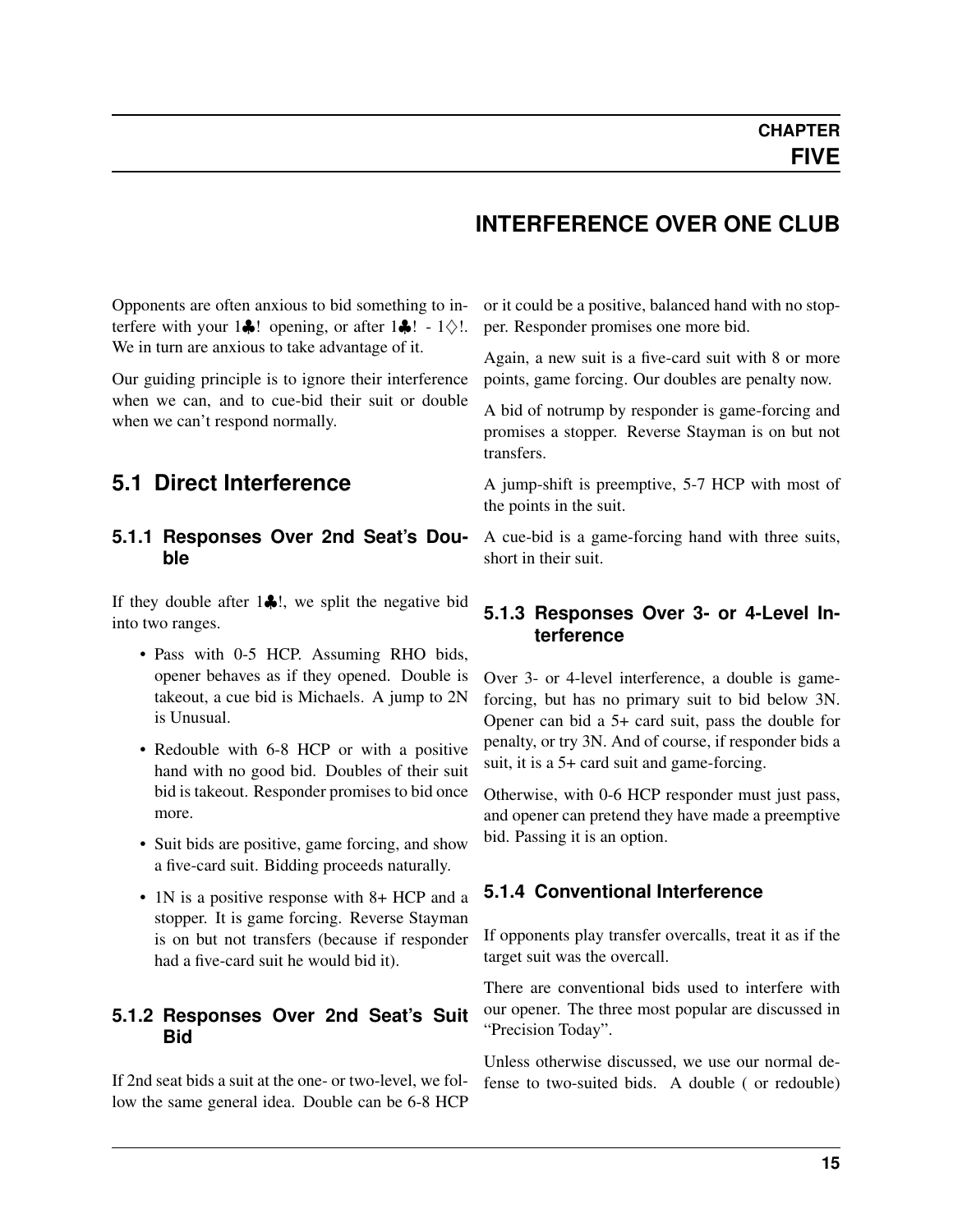<span id="page-18-4"></span>shows a positive hand with no suitable bid, usually tem to deal with interference to such bids: balanced.

Mathe is the only system we have seen so far in practice. In Mathe, double shows the majors, and 1N the minors, at least 4-4. As in our general defense, (invisible) cue bids show a positive response in the corresponding suit, and direct bids of those suits are competitive (say 5-8 HCP or some shape).

### <span id="page-18-0"></span>**5.1.5 Interference by 1N**

A bid of 1N that was not conventional would be equal hand.

When by the opener's LHO, responder's pass or double as usual ought to suffice. If responder has more than 8 HCP, clearly the bid may well be a psyche or miscommunication (that is, it really is conventional but the advancer forgot to alert it).

# <span id="page-18-1"></span>**5.2 Interference by RHO**

If they bid suit or NT after  $1\clubsuit$ ! -  $1\diamondsuit$ !, generally opener acts as if they have opened.

- Opener passes with any balanced minimum.
- Double (or redouble) by opener is for takeout.
- Sometimes the responder with shortness in their suit doubles to protect an opener possibly holding a stack in their suit. Responder's hand should contain four-card support for any unbid major.

If they double  $1 \diamondsuit$  redouble is point showing, and penalty oriented, so tends to deny a good suit to bid. The Heart Relay is off:  $1\heartsuit$  is natural.

If the opener's RHO overcalls a positive response, bidding is natural and doubles are penalty oriented.

# <span id="page-18-2"></span>**5.3 Interference Over Asking Bids**

<span id="page-18-3"></span>Asking bids are those that request step responses: CAB, TAB, ETA, and Beta. We use a uniform sys-

- Double! / Redouble! is the first step
- Pass! is the second step
- The next available bid is the third step, etc.

For example, in the auction  $1\clubsuit$ ! - 1 $\heartsuit$ ! - 1 $\spadesuit$  (Beta), suppose LHO suddenly bids 3♡. In that case 3♠ shows the third step.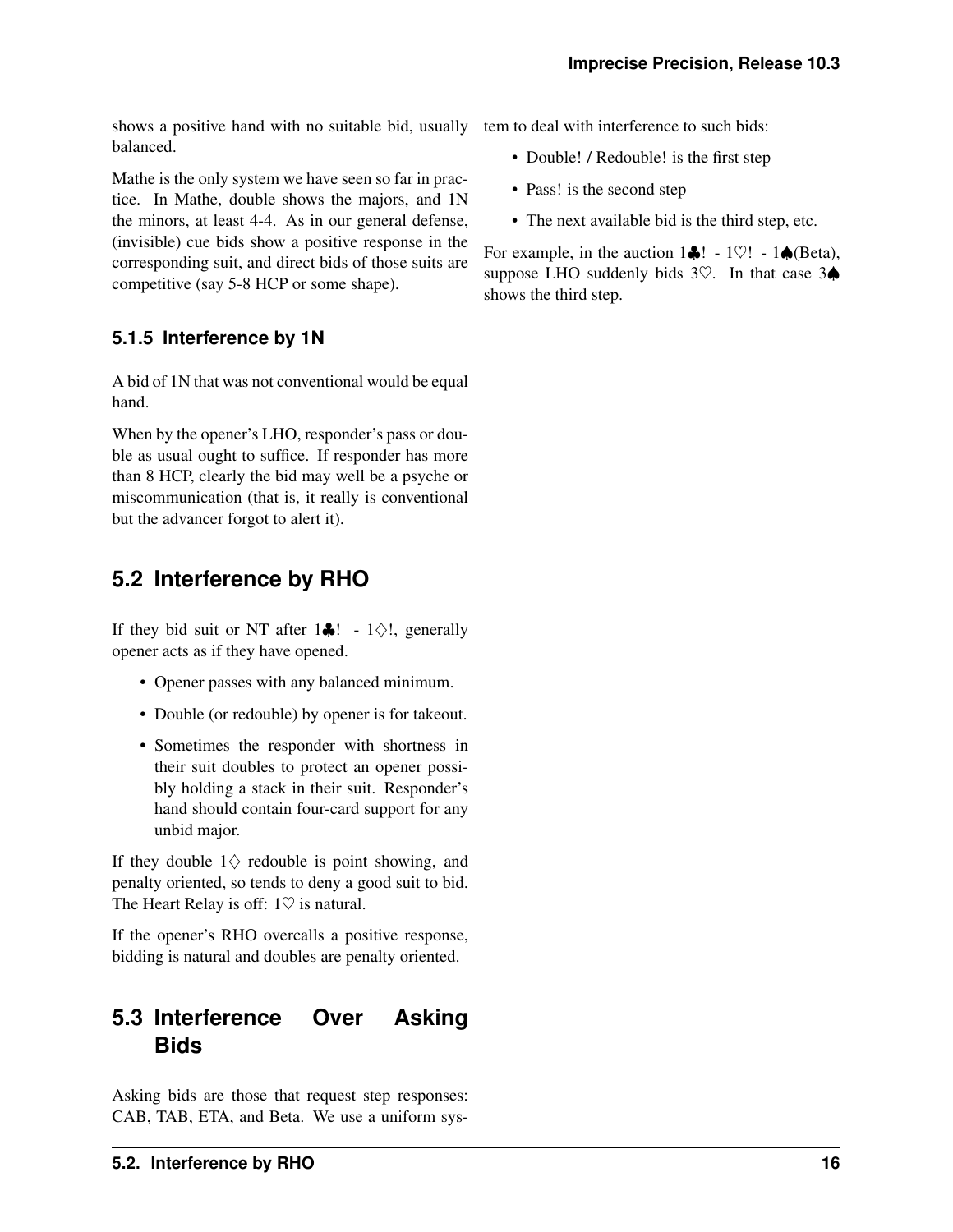### **SPECIAL BIDS**

We give them here to simplify the chapter on *[Open-](#page-12-0)*will show a stronger hand. *[ing One Club](#page-12-0)* (page 10).

### <span id="page-19-1"></span>**6.1 The Heart Relay**

<span id="page-19-4"></span>The Heart Relay, also called Kokish, applies only after the auction begins  $1\clubsuit$ ! -  $1\diamondsuit$ , and there is no interference.

1♣! - 1♢! - 1♡! asks responder to bid an artificial 1♠!. The opener will clarify his hand type on his next bid. The 1♡ bid usually means a hand with hearts, but it can be a strong notrump hand or (rarely) a hand 6-5 in the minors.

This bid should be explained as, "A five-card heart suit or a strong balanced hand; or rarely, a hand 6-5 in the minors." The answer to "How strong a balanced hand?" is "20-22 HCP or 26+ HCP".

After 1 $\clubsuit$ ! - 1 $\diamond$ ! - 1 $\heartsuit$ !, responder bids 1 $\spadesuit$ !(relay) except in these cases:

- 1N with 5-5 in the majors, very weak.
- 2-level suit bids with a modest six-card suit, weak hand, no outside Queens.
- 2N with 5-5 in the minors, very weak.
- 3-level suit bids with seven-card suits, very weak.

The 1♠! bid can be explained in more detail as "not a very weak distributional hand".

#### <span id="page-19-2"></span>**6.1.1 Showing Balanced Hands**

<span id="page-19-5"></span>After 1 $\clubsuit$ ! - 1 $\diamondsuit$ !, we have three notrump bids, 1N, 2N, and 3N; and at each level you can bid it directly

<span id="page-19-6"></span><span id="page-19-0"></span>These bids are only used in auctions that begin 1♣!. or first use the heart relay. Using the heart relay first

- 1.  $1N! \Rightarrow 17 19$
- 2.  $1\heartsuit! 1\spadesuit! 1N! \Rightarrow 20 22$
- 3.  $2N! \Rightarrow 23 25$
- 4.  $1\heartsuit! 1\spadesuit! 2N! \Rightarrow 26 28$
- 5.  $1\heartsuit! 1\spadesuit! 3N! \Rightarrow 29+,$  forcing to 4N.
- 6. 3N is to play, usually based on a long solid minor.

After  $1\clubsuit$ ! -  $1\diamond$ ! -  $1N!(17-19)$ , the system is on. Responder bids  $2\clubsuit$  as ordinary (not Puppet) Stayman in three cases:

- As Stayman with 7 HCP. Yes, opener may have 19, but don't bid 2 $\clubsuit$  with 6 HCP;
- As Stayman with a bust hand short in clubs, intending to pass the reply;
- When 5-4 in the majors, intending to bid  $2\heartsuit!$ (Garbage Stayman).

After any of the stronger sequences the system is "on". Transfers are on even if the suit has already been bid, as for example:

```
1\clubsuit! - 1\diamond! (0-7)
1\hearts!(hearts or strong NT) - 1\spadesuit!(relay)
1N!(20-21) - 2\heartsuit! (transfer to spades)
```
Responder shows his five spades, even though he will play a spade contract.

#### <span id="page-19-3"></span>**6.1.2 Showing Unbalanced Hands**

After the 1 $\heartsuit$ ! relay is accepted with 1 $\spadesuit$ !, an unbalanced opener bids as follows, all bids showing a heart suit, and jumps showing extras.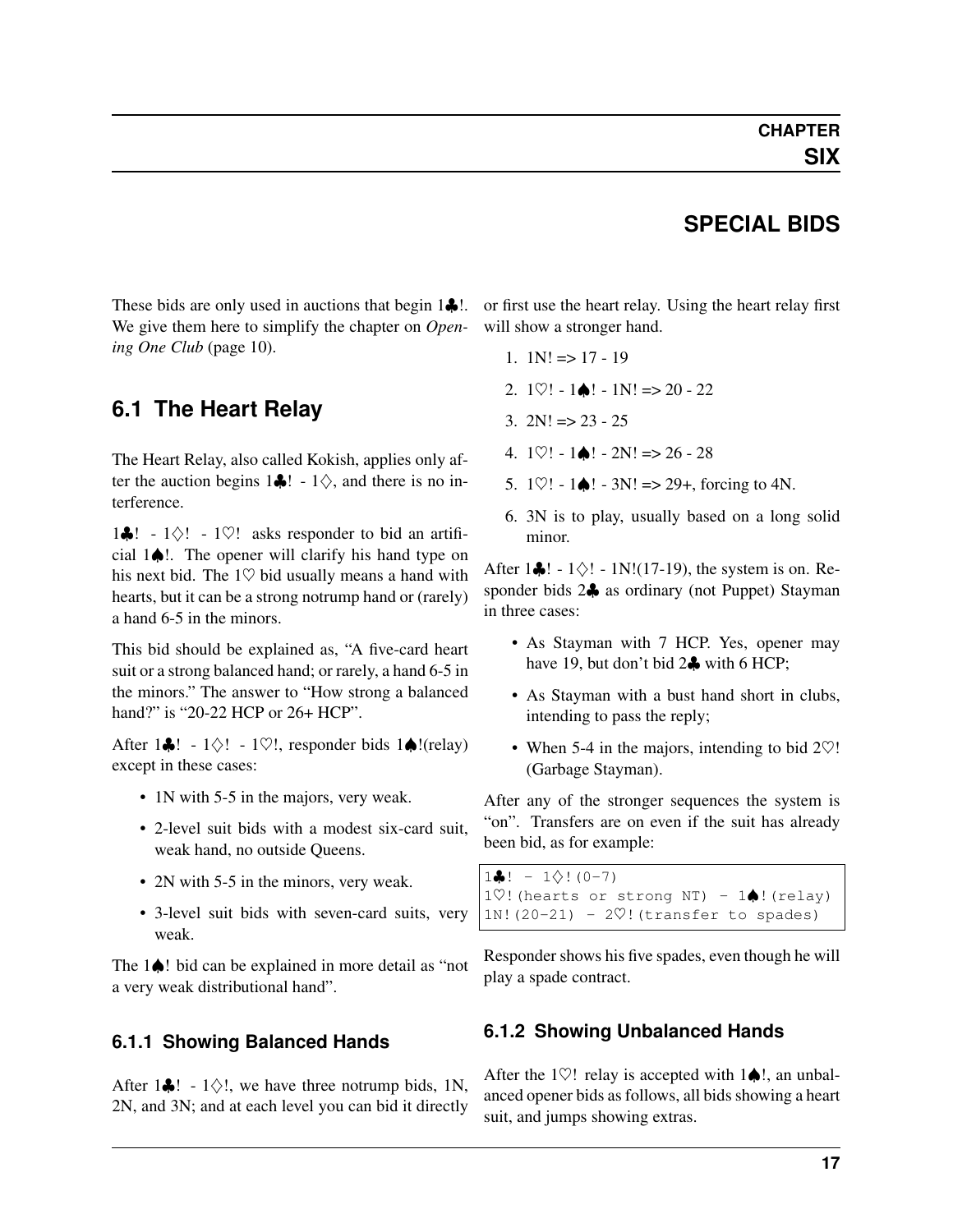- <span id="page-20-3"></span>• 2. Is shows 3+ clubs as well as the 5+ hearts.
- $2\diamond$ ! shows 3+ diamonds as well as the 5+ hearts.
- 2 $\heartsuit$  shows a 6+ heart suit, no extras.
- 2♠! shows 4+ spades as well as the 5+ hearts.
- 3 $\clubsuit$ !, 3 $\diamond$ ! are forcing, suggestive of 5+ in the minor as well, or extras.
- 3 $\heartsuit$  shows 6+ hearts, invitational.
- 3♠ shows 4+ spades, 5+ hearts, with extras.
- $4\heartsuit$  shows 6+ hearts, to play.
- 4N is RKC for hearts

Two special bids show 6-5 minor-suited hands:

- $\cdot$  4 $\clubsuit$  forcing, 6+ clubs, 5+ diamonds.
- $4\Diamond$  forcing, 6+ diamonds, 5+ clubs.

### <span id="page-20-0"></span>**6.2 Asking Bids**

Bidding a bid that is *[Beta](#page-5-3)* (page 3) starts a sequence of "Asking Bids". After the response to Beta, an immediate bid of the trump suit is a *[Trump-Asking Bid](#page-20-2)* (page 18). Subsequently or instead, a bid of a side suit is *[Control-Asking Bid](#page-21-0)* (page 19). A notrump bid or a signoff ends the sequence.

### <span id="page-20-1"></span>**6.3 Trump-Asking Bid**

<span id="page-20-2"></span>The Trump-Asking Bid (TAB) occurs when opener bids trump below game following a *[Beta](#page-5-3)* (page 3). TAB asks about the quality of the responder's suit. (A responder can never make a TAB, and opener can only make it if he does so the first chance he gets.)

Step responses indicate the length of the suit, and the number of the top three honors held:

- first step: zero honors, any length
- second step: one, five cards
- third step: two, five cards
- fourth step: one, six+ cards
- fifth step: two, six+ cards
- sixth step: three (AKQ), five+

Examples:

- 1 $\clubsuit$ ! 1 $\spadesuit$ !(12+ HCP, spades), 2 $\spadesuit$  accepts spades and is TAB.
- 1 $\clubsuit$ ! 2 $\diamond$ !(12+ HCP, hearts), 2 $\heartsuit$  accepts hearts and is TAB.

After a TAB, each rebid short of game is asking about the quality of the trump suit or of a specific side suit.

- Asking further about the trump suit, Repeat TAB (rTAB), is invoked by another bid in the trump suit below game.
	- If you have shown 0 or 3 of the top three honors, the first step shows a seven-card suit; the second a six-card suit; the third a five-card suit. That's right: worse is higher!
	- If you have shown one of the top three honors, the steps show Ace, King, Queen. Again, worse is higher.
	- If you have shown two of the top three honors, the steps show AK, AQ, KQ.
- Asking about control details for a given suit, CAB, is invoked by other suit bids. There can be a sequence of these.

After a TAB or repeat TAB, if you make a bid in a non-trump suit it is a Control-Asking Bid (CAB). So if you want to make an rTAB inquiry, you must do it immediately after the TAB, and once you make a CAB you cannot make any trump-quality inquiry.

Note that this is the ONLY scenario that involves TAB and rTAB, – when it is opener accepting responder's suit. It is always asking about the responder's suit.

Opener can show slam interest with one or more CABs.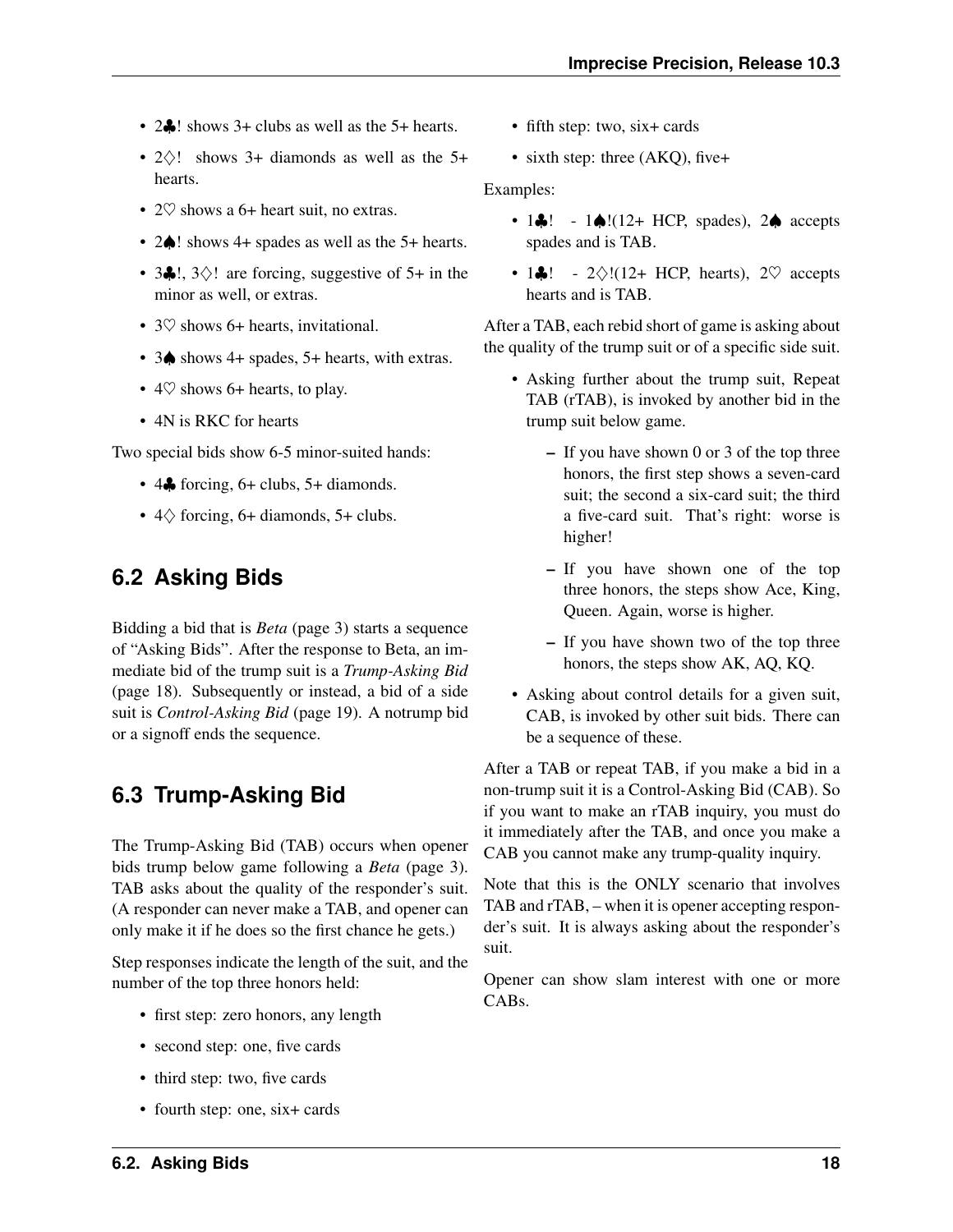# <span id="page-21-2"></span><span id="page-21-0"></span>**6.4 Control-Asking Bid**

A Control-Asking Bid (CAB) is asking about controls in that suit. A CAB must follow a Beta or a Beta/CAB. After CAB, TAB is no longer available. The replies are in steps:

- 1. No control (Jxx or worse)
- 2. Third round control (a queen or doubleton)
- 3. Second round control (a king or singleton)
- 4. First round control (an ace or void)
- 5. AK or AQ

For steps 2 through 4, opener can bid the suit again to ask responder to distinguish length (first step) from strength (2nd step); the 3rd step shows the honor and the one beneath it, or a stiff Ace.

Any subsequent bid in another suit that is not trump is again a CAB.

Once a control-asking bid is at the five level, the replies must be compressed:

- 1. Neither first- nor second-round control
- 2. Second-round control
- 3. First-round control

# <span id="page-21-1"></span>**6.5 ETA**

If you do not wish to learn ETA, substitute the CAB responses.

ETA is only used by a 1♣ responder who has a threesuited hand. ETA responses are similar to TAB responses, but since we know the suit length (4), we show the trump Jack instead:

- 1. Jxxx or worse
- 2. One top honor (AKQ), no Jack
- 3. One top honor, with the Jack
- 4. Two top honors, no Jack
- 5. Two top honors, with the Jack
- 6. AKQx or AKQJ

There is no repeat ETA. Bidding the trump suit again is to play.

Example:

```
1♣! - 2♠!(8-11, three suited)
2N!(shape?) - 3\clubsuit!(short in diamonds)
3♡(hearts are trump) - 4◇!(one top
˓→honor in hearts, with Jack)
6♡
```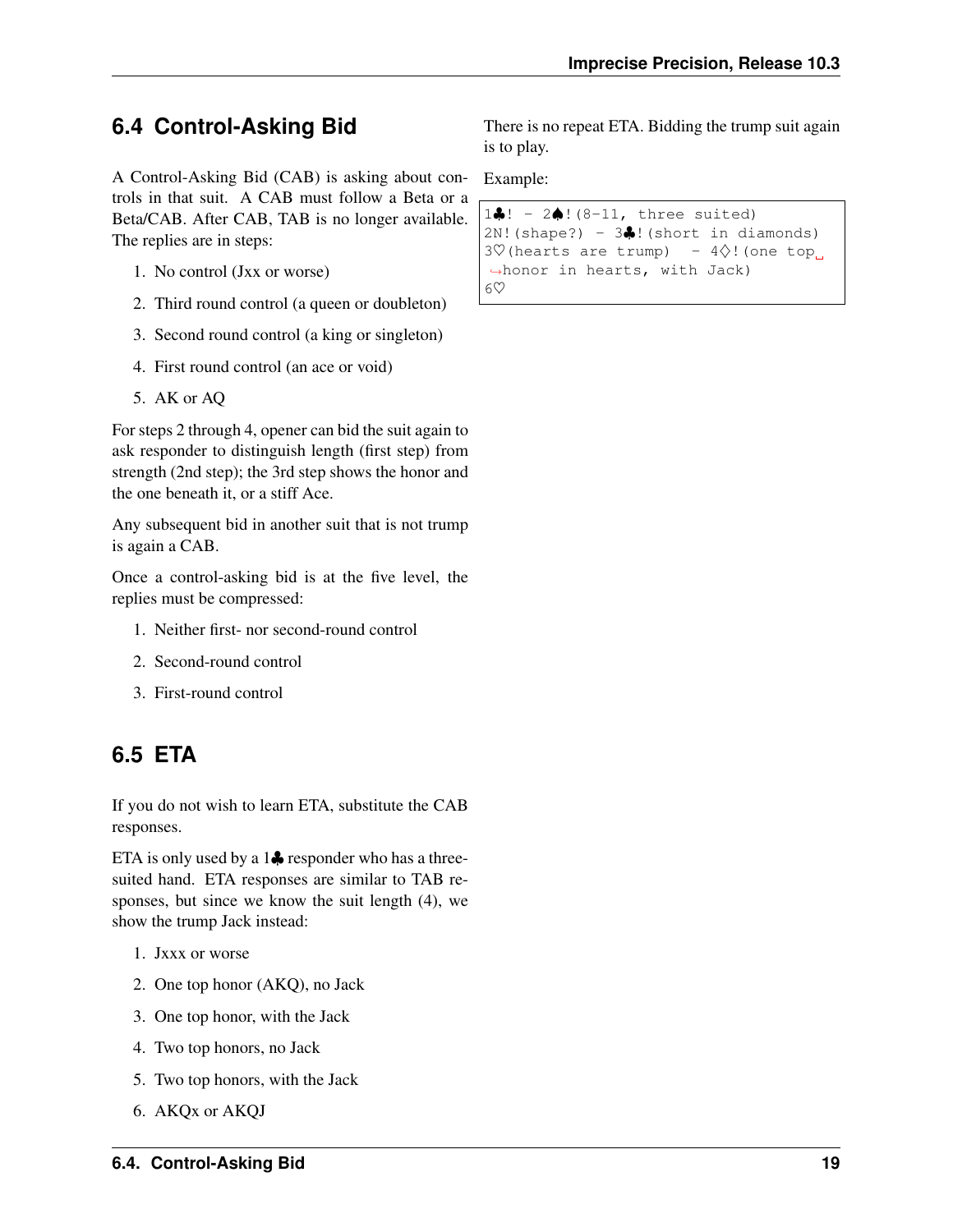## **REFERENCES**

<span id="page-22-0"></span>Sources for information about Precision versions include:

- 1. Standard Modern Precision: Getting From Here To There, by Daniel O'Neill (2011). Avalable e-book online at bridgewithdan.com.
- 2. Precision Today, 2nd Edition, by David Berkowitz and Brent Manley, DBM Publications, Memphis, TN, 2010. (out of print)
- 3. Enhanced Precision, 2nd Edition, by Ronald Beall. Order from [http://www.bridgeworld.](http://www.bridgeworld.com) [com.](http://www.bridgeworld.com)
- 4. The online notes of Oliver Clarke at [http://ocp.](http://ocp.pigpen.org.uk) [pigpen.org.uk.](http://ocp.pigpen.org.uk)
- 5. Power Precision, by Alan Sontag, William Morrow & Co, N.Y., N.Y. (1979)
- 6. Notes of Robert Walters, San Diego, private communication.

I'd also like to thank partners John Engstrom, Robert Walters, Yih-Renn Kan, and the late Dennis Tretheway for their insights and suggestions.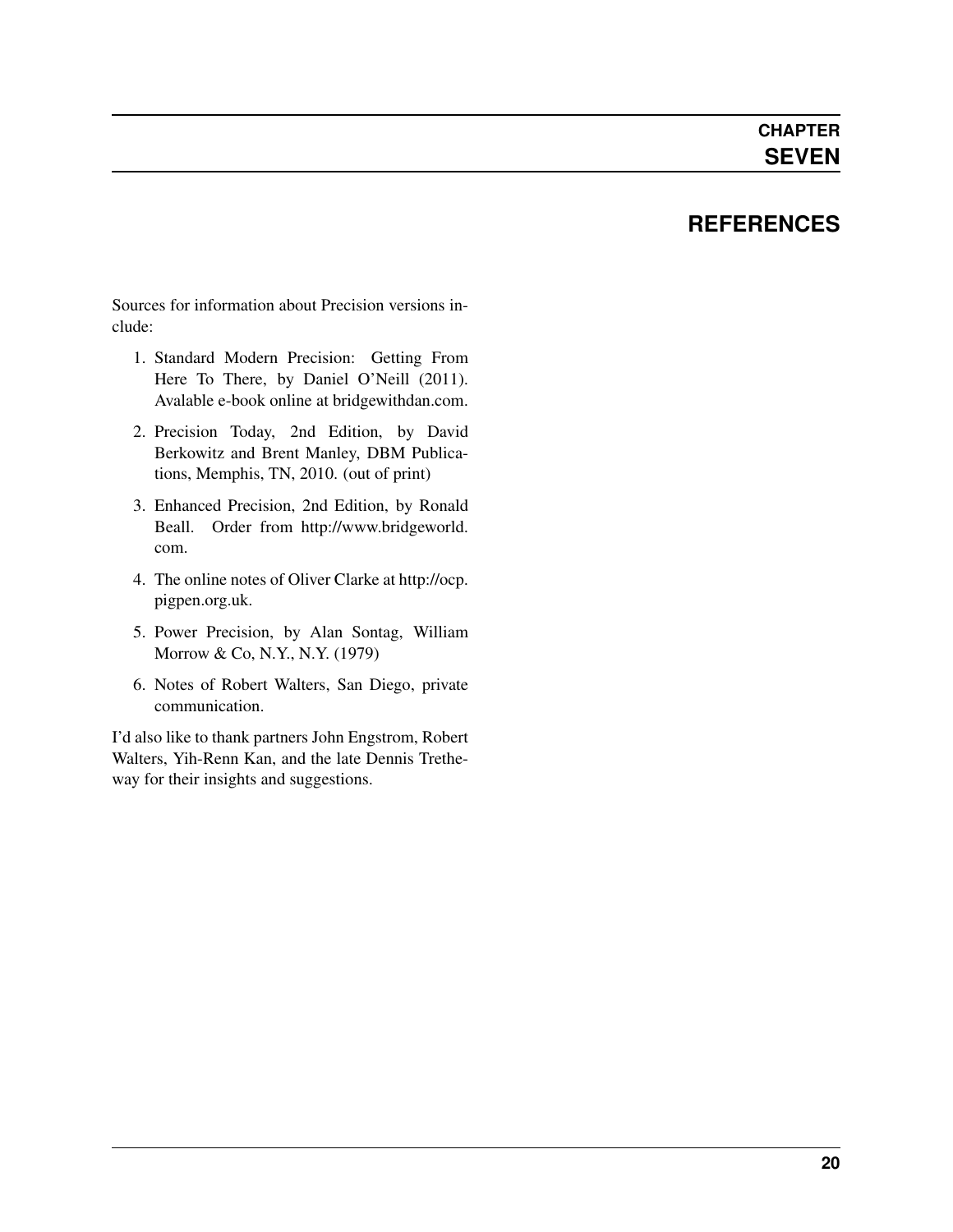### **INDEX**

### <span id="page-23-0"></span>Symbols

#### 1♣

interference over, [14](#page-16-4) opener, [10](#page-12-2) 1♣ responses 1♡, [12](#page-14-3) 2♠ (*three-suited*), [13](#page-15-6) 3♣ (*diamond shortage*), [13](#page-15-6) 3♢ (*heart shortage*), [13](#page-15-6) 3♡ (*spade shortage*), [13](#page-15-6) 3♠ (*club shortage*), [13](#page-15-6) rattlesnake, [13](#page-15-6) suit positives, [12](#page-14-3) three-suited, [14](#page-16-4) unusual positive responses, [13](#page-15-6)  $1\clubsuit!$  -  $1\diamond!$  -  $1\heartsuit!$ Heart Relay, [17](#page-19-6)  $1\diamondsuit$ opening bids, [4](#page-6-5) 1♢ opener interference over, [7](#page-9-5) 1♡ 1♣ responses, [12](#page-14-3) 2N opener interference over, [9](#page-11-4) 2♣ opener, [7](#page-9-5) 2♣ opener interference over, [8](#page-10-6) 2♢ opener interference over, [8](#page-10-6) 2♠ (*three-suited*) 1♣ responses, [13](#page-15-6) 3♣ (*diamond shortage*) 1♣ responses, [13](#page-15-6) 3♢ (*heart shortage*) 1♣ responses, [13](#page-15-6)

♡ (*spade shortage*) ♣ responses, [13](#page-15-6) ♠ (*club shortage*) ♣ responses, [13](#page-15-6)

# A

asking bids Beta, [3](#page-5-4) Control-Asking Bid, [18](#page-20-3) interference over, [16](#page-18-4) repeat CAB in same suit, [18](#page-20-3) Repeat Trump-Asking Bid, [18](#page-20-3) Trump-Asking Bid, [18](#page-20-3)

### B

balanced opening bids, [2](#page-4-4) Beta asking bids, [3](#page-5-4) convention, [3](#page-5-4) interference over, [16](#page-18-4)

# C

CAB, see Control-Asking Bid, [18](#page-20-3) competitive bidding, [3](#page-5-4) Control-Asking Bid asking bids, [18](#page-20-3) interference over, [16](#page-18-4) convention Beta, [3](#page-5-4) CRASH interference, [15](#page-17-6)

### E

ETA interference over, [16](#page-18-4)